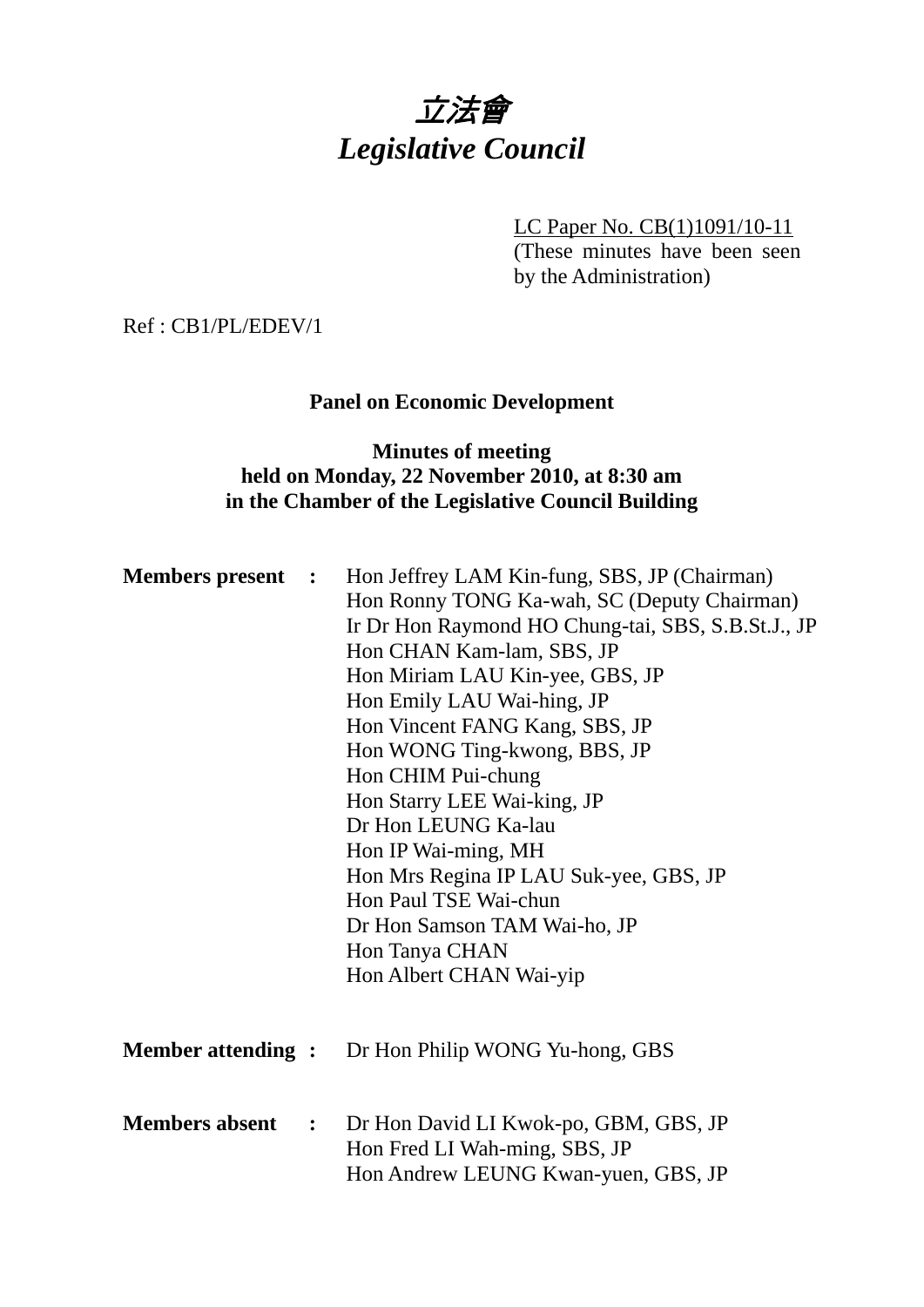**Public officers :** Agenda item IV **attending**

Mr Esmond LEE Deputy Secretary for Transport and Housing (Transport)4

Mr David FONG Senior Staff Officer (Project Planning and Development) Customs and Excise Department

Mr CHIU Chung-wai Senior Superintendent (Centre for Food Safety)1 Food and Environmental Hygiene Department

Dr Eric TAI Hing-fung Senior Veterinary Officer (Import and Export) Agriculture, Fisheries and Conservation Department

Agenda item V

Mr Philip YUNG, JP Commissioner for Tourism

Miss Rosanna LAW Deputy Commissioner for Tourism

Mr Vincent FUNG Assistant Commissioner for Tourism 2

Agenda items VI and VII

Miss Yvonne CHOI, JP Permanent Secretary for Commerce and Economic Development (Commerce, Industry and Tourism)

Mr Philip YUNG, JP Commissioner for Tourism

Miss Rosanna LAW Deputy Commissioner for Tourism

- 2 -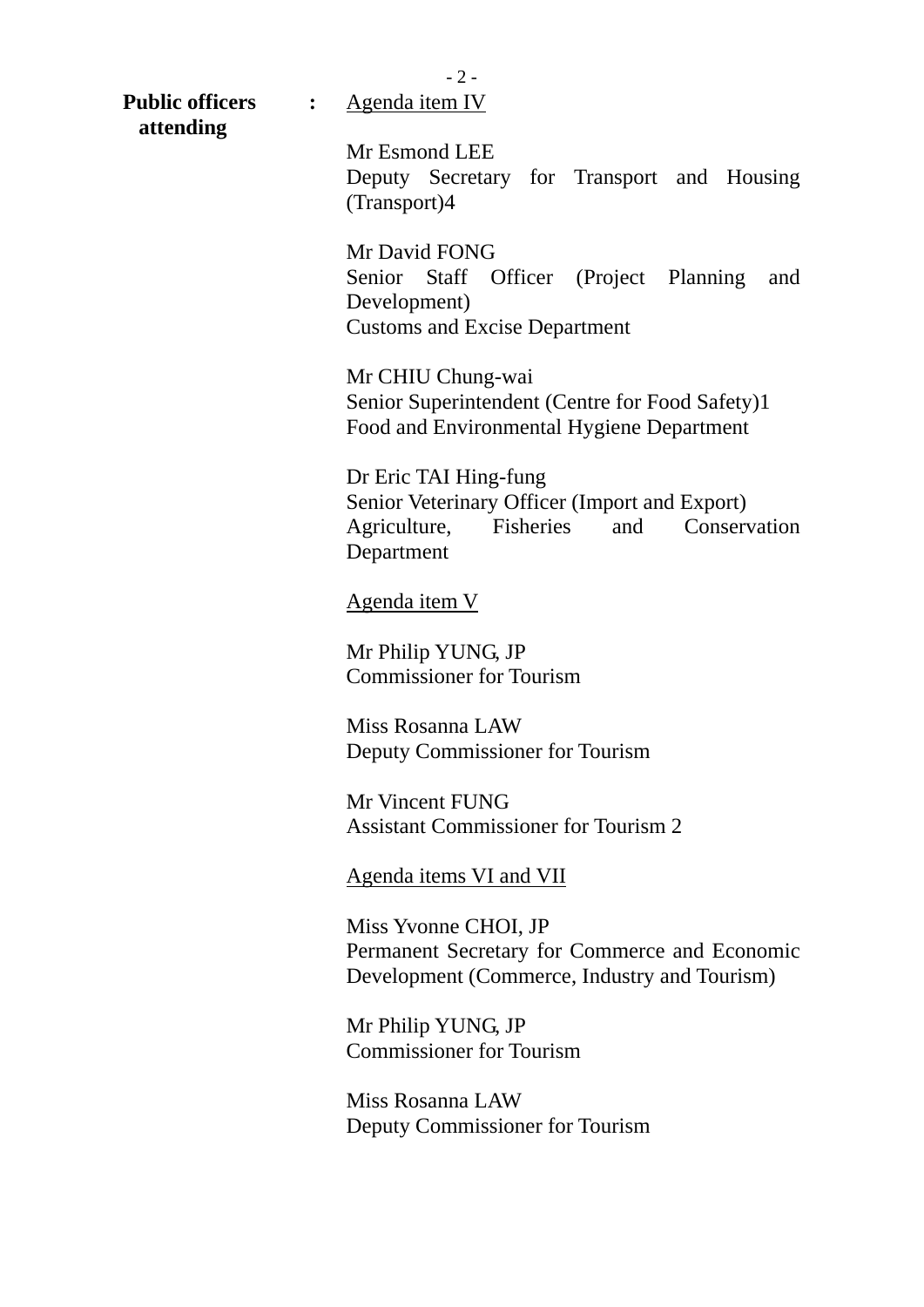## Mr Howard YAM Assistant Commissioner for Tourism 1

**Attendance by :** Agenda item VI  **invitation**  Travel Industry Council of Hong Kong Mr Michael WU, MH Chairman Mr Joseph TUNG, JP Executive Director Agenda item VII Travel Industry Council of Hong Kong Mr Michael WU, MH Chairman Mr Joseph TUNG, JP Executive Director Tiglion Travel Services Company Limited Mr Peter HUNG Managing Director Hongkong Japanese Tour Operators Association Mrs Gianna HSU Chairman Hong Kong Taiwan Tourist Operators Association Mr KAI Chuen-kam Chairman Hong Kong Association of Registered Tour Co-ordinators Mr WONG Wai-wing Chairman

- 3 -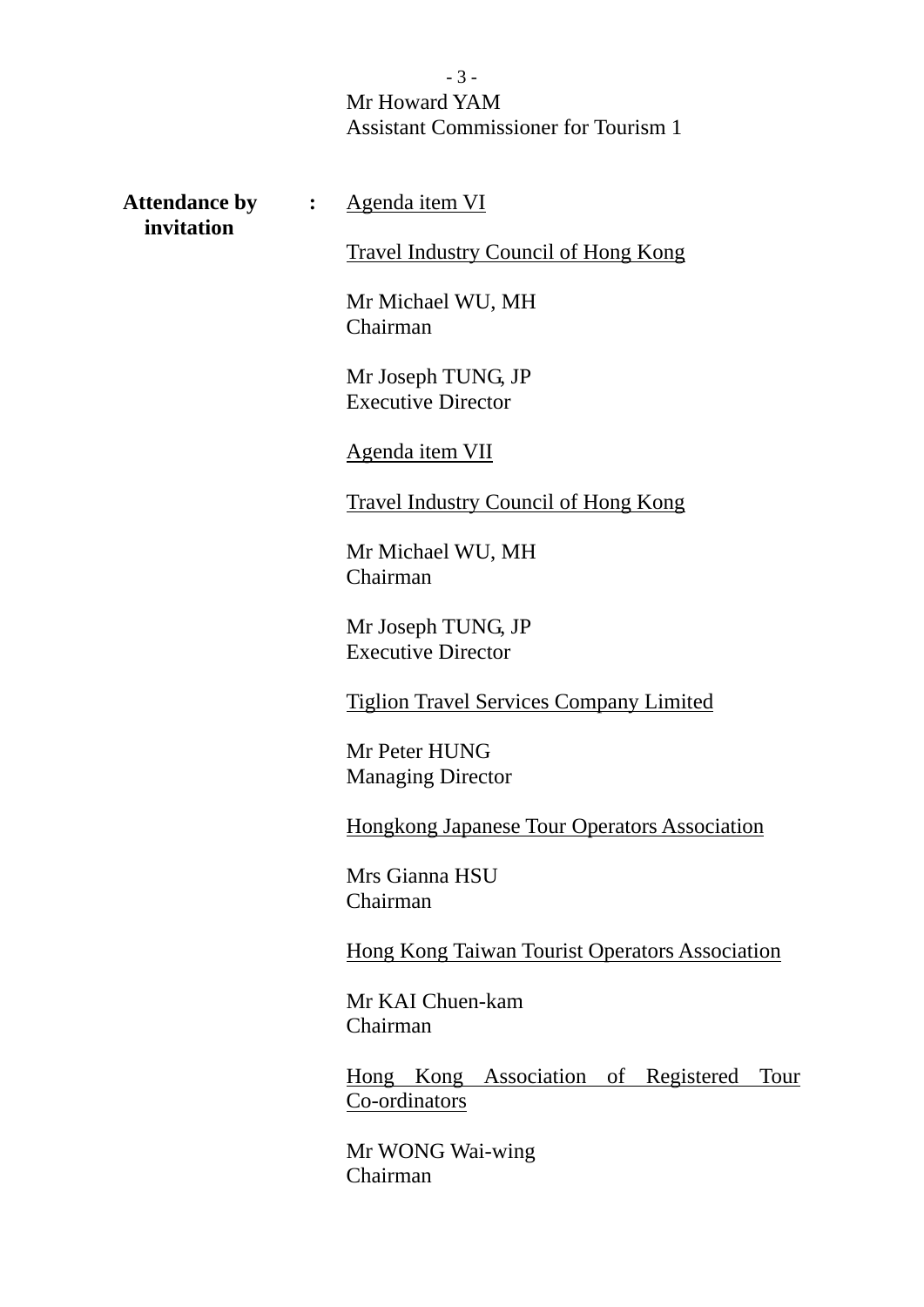Hong Kong Outbound Tour Operators' Association Limited

Mr Peter KONG Chairman

Hong Kong Travel Agent Owners Association Ltd

Mr Freddy YIP Chairman

Hong Kong Tourism Industry Employees General Union

Mr LAM Chi-ting Vice Chairman

Hong Kong Professional Tourist Guides General Union

Ms Ann YU Chairman

The Federation of Hong Kong Chinese Travel Agents Association

Mr Ricky TSE Honorary President

Hong Kong Association of China Travel Organisers Ltd

Mr Tommy TAM Kwong-shun Executive Council Member

Hong Kong Association of Travel Agents

Mr LEUNG Yiu-lam Chairman

Hong Kong Inbound Travel Association

Mr Herman LAM Chairman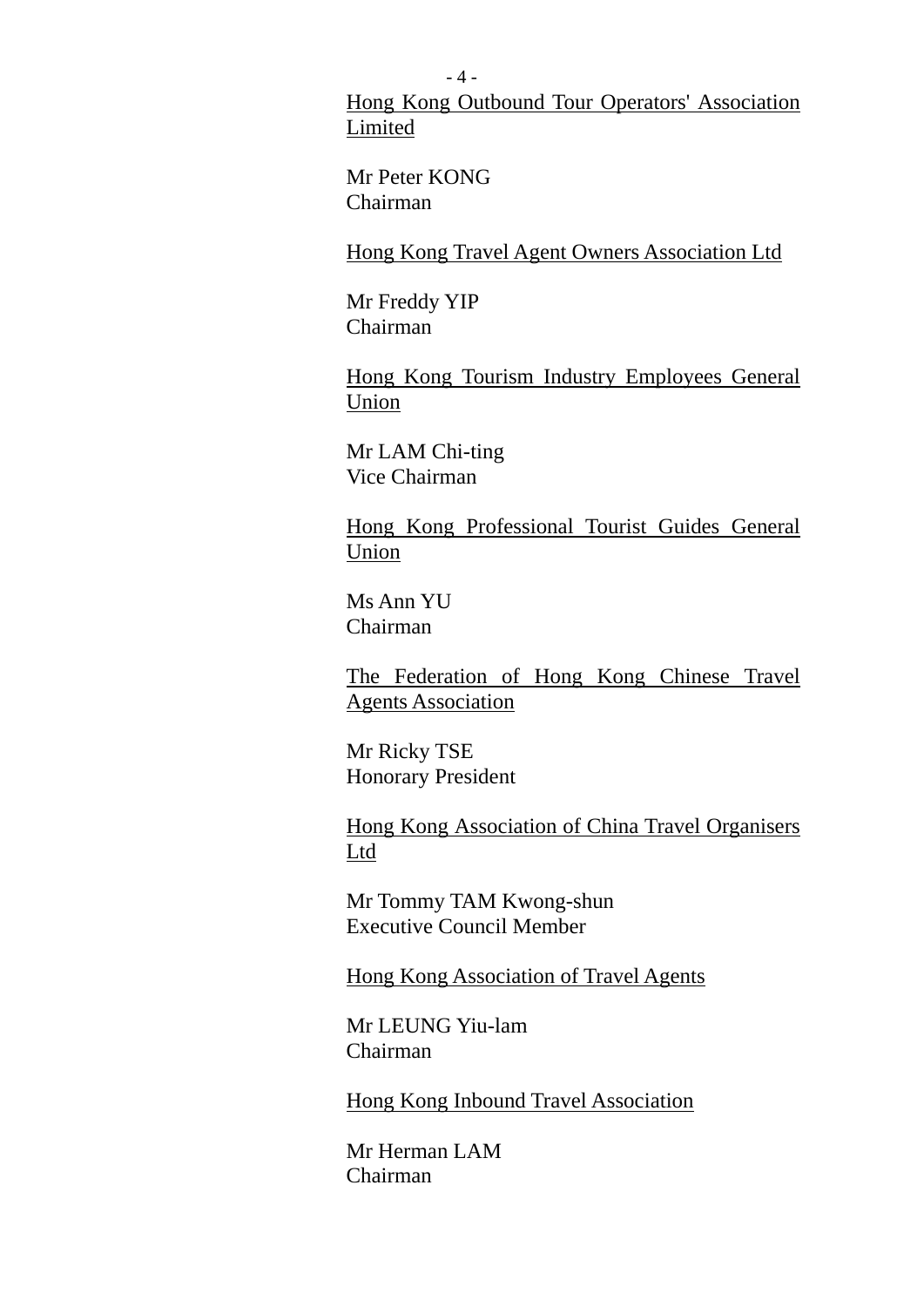|                                                                                                                                          | <b>Consumer Council</b>                                                                   |  |  |  |
|------------------------------------------------------------------------------------------------------------------------------------------|-------------------------------------------------------------------------------------------|--|--|--|
|                                                                                                                                          | Ms Connie LAU<br><b>Chief Executive</b>                                                   |  |  |  |
|                                                                                                                                          | Ms Sana LAI<br>Head, Complaints and Advice Division                                       |  |  |  |
|                                                                                                                                          | <b>International Chinese Tourist Association Limited</b>                                  |  |  |  |
|                                                                                                                                          | Mr Charlie FOO<br><b>Vice Chairman</b>                                                    |  |  |  |
|                                                                                                                                          | <u>Hong Kong Travel Industry (Outbound)</u><br>Tour<br><b>Escort and Tour Guide Union</b> |  |  |  |
|                                                                                                                                          | Mr TONG Kim-sang<br>Chairman                                                              |  |  |  |
|                                                                                                                                          | <b>Individual</b>                                                                         |  |  |  |
|                                                                                                                                          | Mr MAK Ip-sing<br><b>Yuen Long District Councillor</b>                                    |  |  |  |
| <b>Clerk in attendance:</b>                                                                                                              | Ms Debbie YAU<br>Chief Council Secretary (1)6                                             |  |  |  |
| <b>Staff in attendance:</b>                                                                                                              | Ms Diana WONG<br>Senior Council Secretary (1)8                                            |  |  |  |
|                                                                                                                                          | Ms Michelle NIEN<br>Legislative Assistant (1)9                                            |  |  |  |
| <b>Confirmation of minutes of last meeting</b><br>I<br>$(LC$ Paper No. $CB(1)453/10-11$ - Minutes of meeting held on<br>15 October 2010) |                                                                                           |  |  |  |

The minutes of the meeting held on 15 October 2010 were confirmed.

Action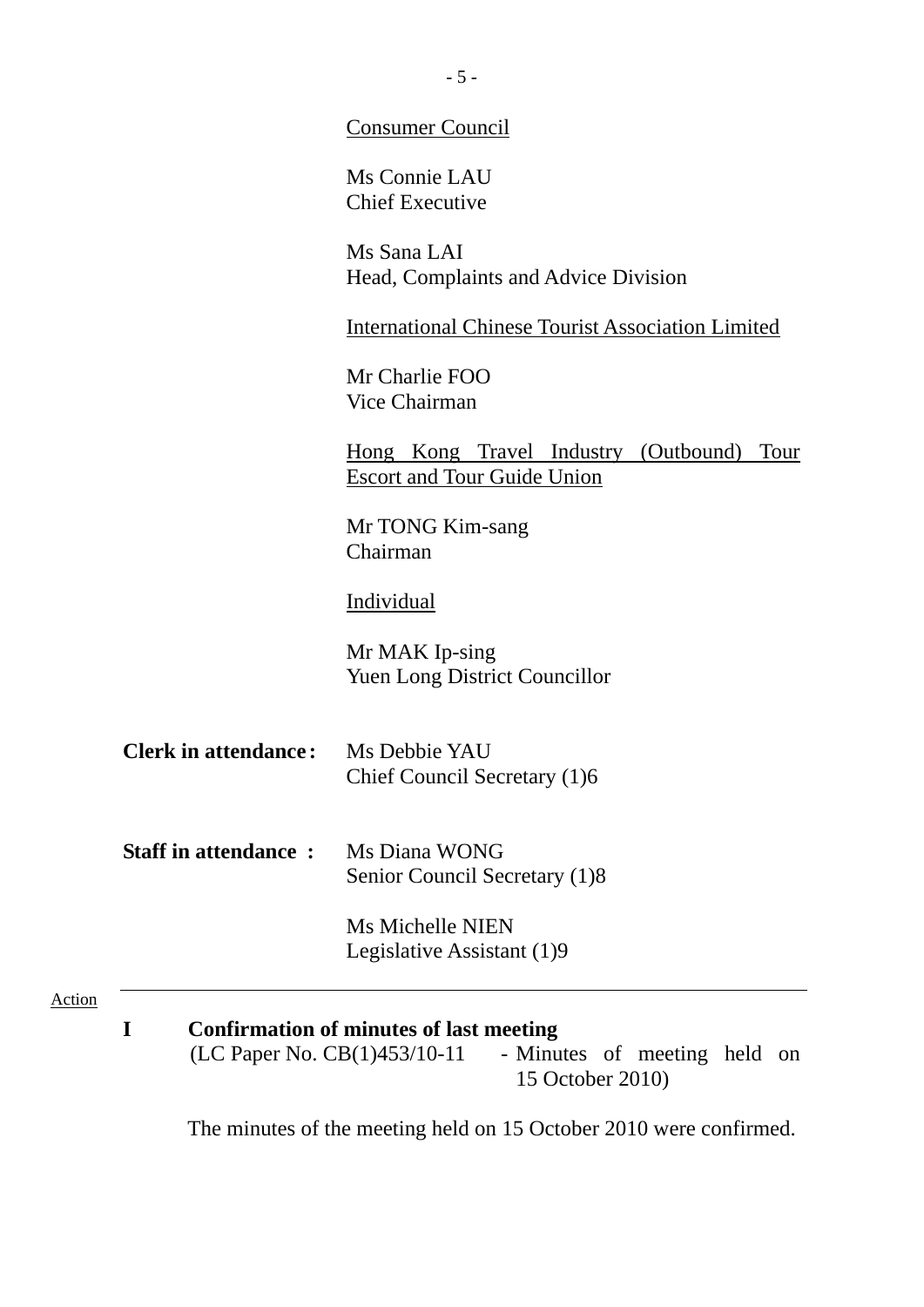| Action |              | $-6-$                                                                                                                |                                                                                                                                                  |
|--------|--------------|----------------------------------------------------------------------------------------------------------------------|--------------------------------------------------------------------------------------------------------------------------------------------------|
|        | $\mathbf{I}$ | Information papers issued since last meeting<br>$(LC$ Paper No. $CB(1)275/10-11(01)$ - Tables and graphs showing the | import and retail prices of<br>major oil products from<br>October 2008 to September<br>2010 furnished by the Census<br>and Statistics Department |
|        |              | LC Paper No. $CB(1)388/10-11(01)$ - Submission from a deputation                                                     | (裝卸區同業聯席會議) on<br>arrangement for re-allocation<br>of berths in public cargo<br>working areas (Chinese version                                   |

2. Members noted the above information papers issued since the last meeting.

only))

## **III Items for discussion at the next meeting**  (LC Paper No. CB(1)450/10-11(01) **-** List of outstanding items for discussion

LC Paper No. CB(1)450/10-11(02) **-** List of follow-up actions)

3. Members agreed to discuss the following items at the next meeting to be held on 14 December 2010, at 4:30 pm:

- (a) Annual tariff reviews with the two power companies;
- (b) Aberdeen Tourism Project; and
- (c) Proposed revision of fees and charges under the purview of the Marine Department.

4. In view that there were three agenda items for the next meeting, the meeting would be extended to 7:00 pm. Meanwhile, the Secretariat would check whether the venue would be available earlier such that the meeting could be advanced to 3:00 pm. Noting Ms Emily LAU's request to first discuss the item on annual tariff reviews with the two power companies, the Chairman reminded members that the discussion on the annual tariff reviews would be held after the close of stock market at 4:30 pm. As such, the priority of discussion would depend on when the meeting would commence.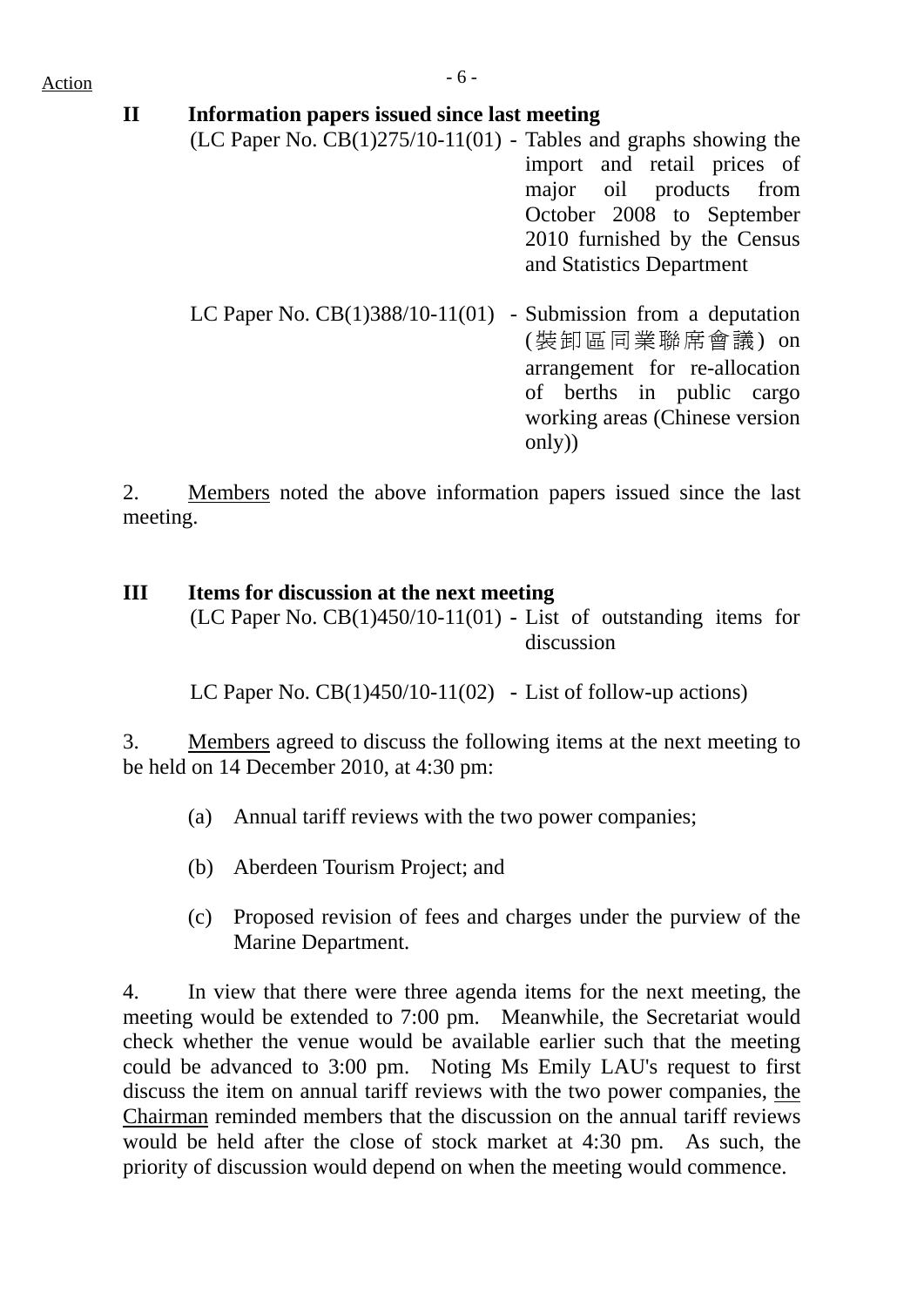| <b>Terminal</b> |                                                       | Fitting-out works for Government facilities at new Air Cargo                                                                                                                                   |
|-----------------|-------------------------------------------------------|------------------------------------------------------------------------------------------------------------------------------------------------------------------------------------------------|
|                 | (LC Paper No. $CB(1)450/10-11(03)$ - Administration's | paper<br><sub>on</sub><br>for<br>fitting-out works<br>Government facilities at new<br>Air Cargo Terminal                                                                                       |
|                 |                                                       | LC Paper No. $CB(1)450/10-11(04)$ - Paper on the new air cargo<br>terminal at the Hong Kong<br>International Airport prepared<br>by the Legislative Council<br>Secretariat (Background brief)) |

#### Briefing by the Administration

5. At the invitation of the Chairman, the Deputy Secretary for Transport and Housing (Transport)4 (DS/TH) briefed members on the proposed fitting-out works for Government facilities at a new air cargo terminal, details of which were set out in its paper (LC Paper No. CB(1)450/10-11(03)). In gist, Cathay Pacific Services Limited (CPSL) was constructing the new air cargo terminal at the Hong Kong International Airport (HKIA) to provide additional handling capacity to cater for the forecast growth in air cargo. The proposed fitting-out works, to be completed by the fourth quarter of 2012, would include facilities such as cargo examination facilities, operation and case processing facilities and logistics and IT support facilities to be operated by the Customs and Excise Department, inoculation and animal inspection room etc under the Agriculture, Fisheries and Conservation Department (AFCD), food inspection room, walk-in freezer and chiller rooms and so on overseen by the Food and Environmental Hygiene Department, and the Police equipment room. DS/TH said that the timely commencement of the new air cargo terminal, equipped with adequate Government facilities, would be essential to maintaining HKIA's competitiveness as a hub for international air cargo traffic, especially at a time when HKIA was facing competition from others in the region. The Administration planned to submit the project to the Public Works Subcommittee and the Finance Committee in December 2010 and January 2011 respectively for upgrading to Category A.

#### Discussion

6. The Chairman reminded members to disclose the nature of any direct or indirect pecuniary interest in the proposal before they spoke on it, in accordance with Rule 83A of the Rule of Procedure.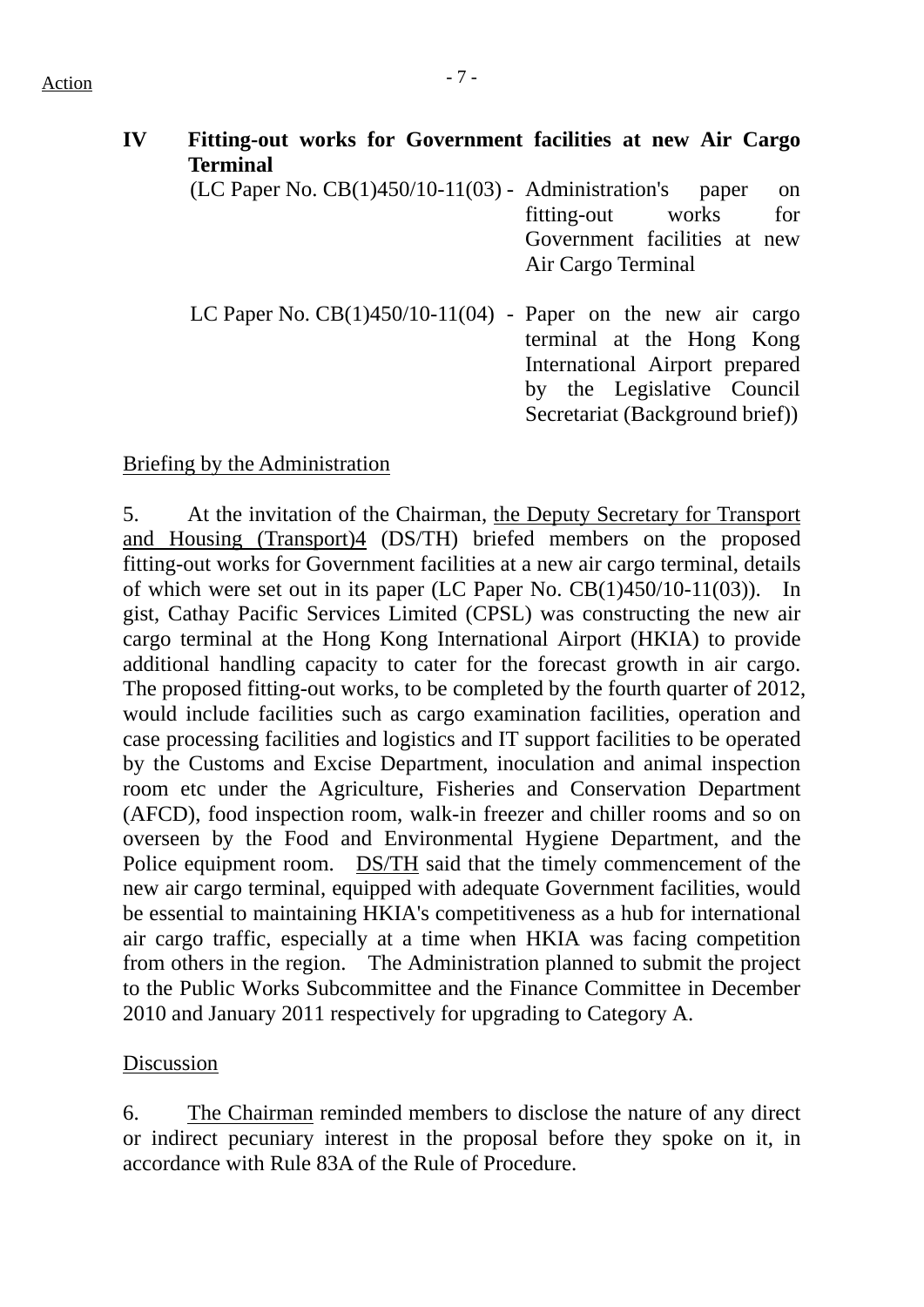#### *Established arrangement for rent-free accommodation for Government's use*

7. Ms Emily LAU expressed her support in principle for the proposed works. She enquired why CPSL was entrusted with the proposed fitting-out works. In reply, DS/TH responded that as the proposed fitting-out works were integral to the new air cargo terminal development being undertaken by CPSL, the Administration intended to entrust the design and fitting-out works to CPSL. Different contractors working on the same site would involve complicated issues such as which parties should be held responsible for delay in the works. In reply to the Chairman's enquiry, DS/TH advised that the Government would negotiate with CPSL the scope and cost of the entrusted works which would be carried out by CPSL's contractors.

8. In response to Ms Emily LAU's concern, DS/TH explained that when the Airport Authority Hong Kong (AA) awarded the franchise to CPSL to design, construct and operate the new air cargo terminal, one of the conditions was for the franchisee to provide rent-free accommodation for the Government's use. The Government would be responsible for the cost of the proposed fitting-out works for Government facilities. This condition was included in the tender documents based on which CPSL had submitted its bid for the new air cargo terminal. Similar arrangements had been in place for the franchises awarded to Hong Kong Air Cargo Terminals Limited and Asia Airfreight Terminal.

Admin 9. In reply to Ms Emily LAU's further query on whether there would be an increase in air cargo handling charges after the completion of the cargo terminal, DS/TH advised that the charges should be more competitive and there could be room for downward adjustments with the introduction of a new operator. Ms LAU requested the Administration to provide the justifications for the established arrangement (i.e. rent-free accommodation would be provided for the Government's use and the Government would be responsible for the proposed fitting-out works) and whether the arrangement had been endorsed by the Audit Commission.

## *Clearance of animals*

10. In response to Ms Emily LAU's enquiry on the clearance arrangement of animals at the new air cargo terminal, the Senior Veterinary Officer (Import and Export) (SVO) replied that staff of AFCD were stationed at the Hong Kong Air Cargo Terminals Limited and Asia Airfreight Terminal roundthe-clock for immediate clearance of imported and exported animals as well as those in transit. AFCD officers would monitor whether the standards of facilities transporting imported or in-transit animals met the animal welfare requirements. If the animals were found to be treated inhumanely,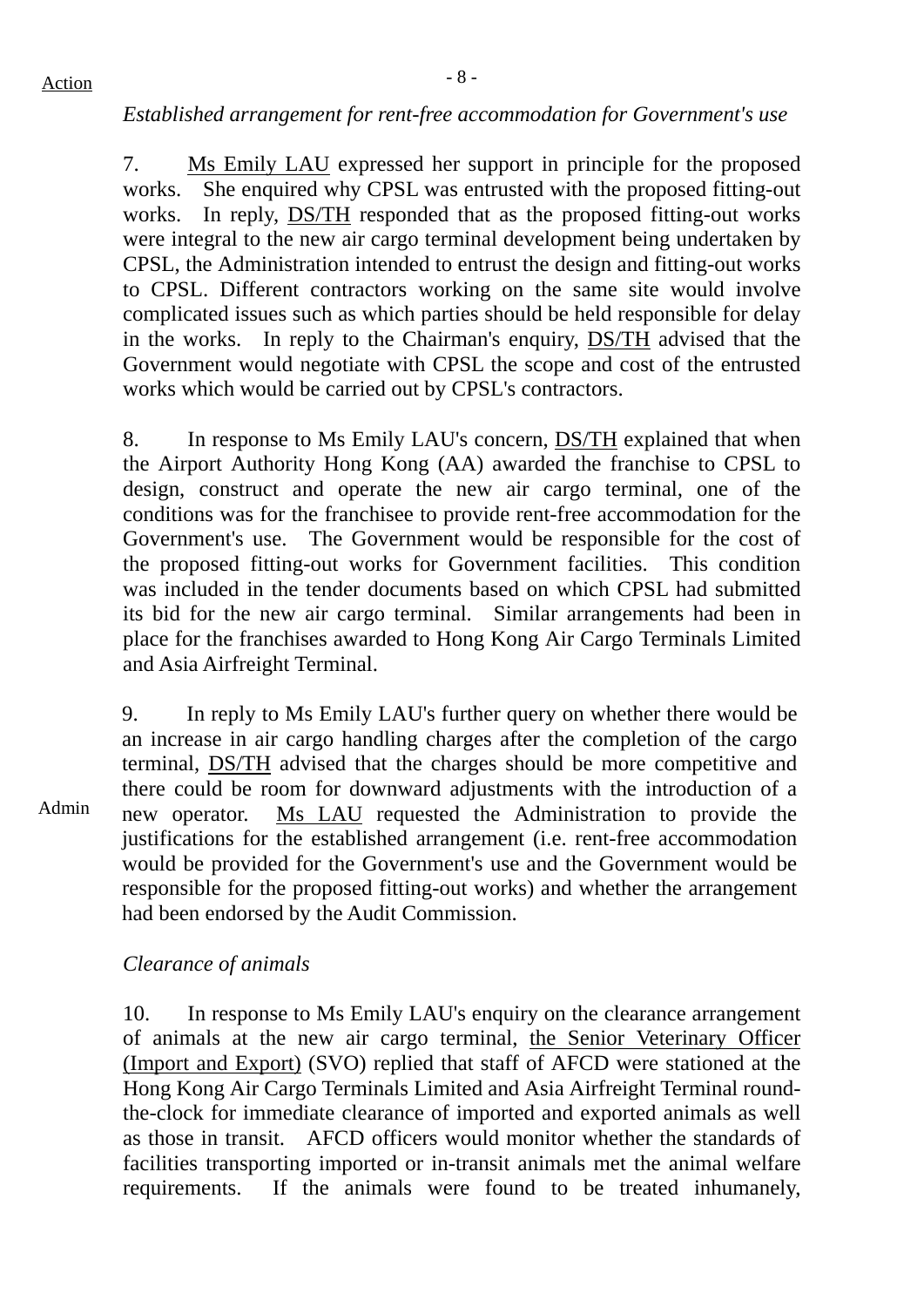prosecution would be made in accordance to Prevention of Cruelty to Animals Ordinance (Cap. 169). For import of animal products, in particular those made from endangered species, the relevant trades would make arrangements with AFCD in advance.

#### *Competition for international air cargo services in the region*

11. Ms Emily LAU noted that HKIA was facing fierce competition in the region, and enquired how Hong Kong would maintain its competitiveness in the air cargo industry. DS/TH replied that in the face of increasing competition in the region, both hardware facilities and ancillary support needed to be upgraded to ensure HKIA's competitiveness. He said that since 1996, HKIA had been the world's busiest international cargo airport. Its aviation network consisted of some 155 destinations including 40 on the Mainland. The competitive edge would continue to be enhanced through the Administration's efforts in encouraging more airlines to join the aviation market and in negotiating more air service agreements with aviation partners, with a view to increasing the number of destinations and air services. As regards hardware, apart from the new air cargo terminal, AA was implementing a midfield expansion project at its own cost to provide additional aircraft stands and apron facilities and a new passenger concourse with Phase 1 works expected to begin in the third quarter of 2011 for completion in mid-2015.

12. Expressing support for the proposed project to strengthen Hong Kong's position as an aviation hub, Mrs Regina IP enquired how the air cargo handling capacity of HKIA after the completion of the new cargo terminal would compare to the proposed logistics plan of Qianhai. DS/TH replied that Qianhai was understood to be planned as a general logistics centre, not an air cargo hub. A more direct competitor to HKIA as an air cargo hub would be Shenzhen airport or Guangzhou airport. DS/TH added that the new cargo terminal would enhance HKIA's competitiveness as an air cargo hub.

13. In reply to Mrs Regina IP's further query, DS/TH said that the Administration would strive to further liberalize air services and attract both local and foreign airlines to use HKIA. In 2010, new services were mounted at HKIA to Milan, Moscow, Tokyo (Haneda airport) and Shanghai (Hongqiao airport).

Admin 14. In response to the requests of Mrs Regina IP and Ms Emily LAU, the Administration agreed to provide information on the competitiveness of HKIA vis-à-vis the airports in Guangzhou and Shenzhen, in terms of the aviation network and cargo handling capacity per annum.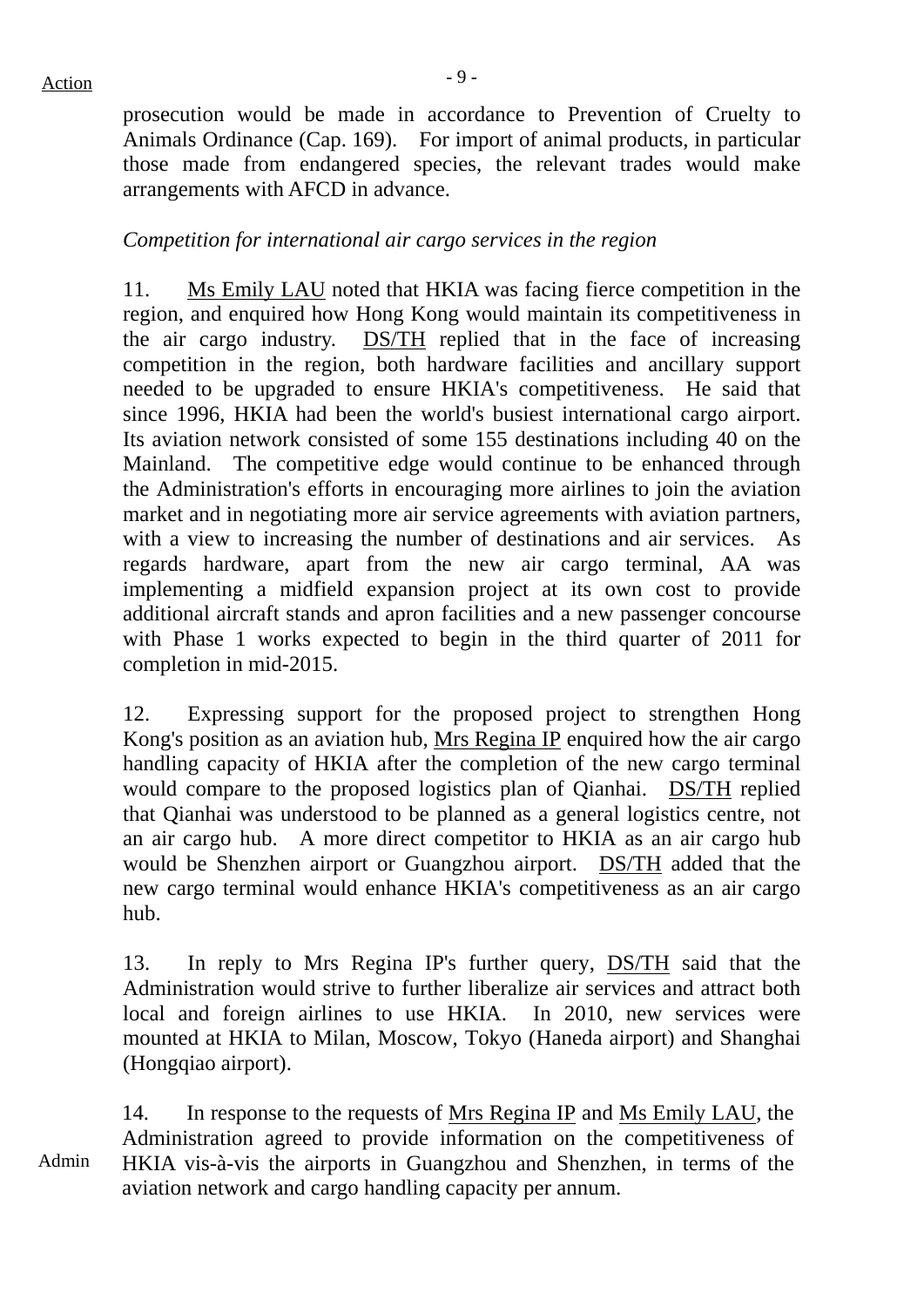## $Action$

## *Construction of air cargo terminal*

15. Mr CHAN Kam-lam declared that he was a Board member of AA. Highlighting that the yearly growth of air cargo traffic during the first six months of 2010 had exceeded the forecast, he supported the Government's proposal to upgrade the proposed project to Category A. In view of the limited land supply at the Airport Island, Mr CHAN questioned whether there was any plan to accommodate the increasing demand for air cargo services if the demand for such continued to increase after the completion of the new cargo terminal in 2013.

16. DS/TH explained that CPSL, together with the other air cargo operators at HKIA, was expected to increase the airport's total general and express air cargo handling capacity to 7.4 million tonnes per annum, which would be able to meet the forecast demand up to 2020. For post-2020 plans, AA was conducting a HKIA Master Plan 2030 Study to review the airport facilities. The Study would cover topics such as the third runway and the supporting facilities such as aircraft stands, air cargo and passenger facilities. Upon completion of the Study, there would be a public consultation process which was expected to take place in the first half of 2011. As the capacity of the new air cargo terminal could be saturated before 2020, Mr CHAN Kam-lam urged the Administration to review the possibility of constructing a fourth air cargo terminal in the Study. The Administration took note of Mr CHAN's concern.

17. Given that many companies in the manufacturing sector had undergone upgrading and restructuring to tie in with the national policies, the Chairman observed that they would very likely utilize more air cargo services for overseas export via Hong Kong, and the demand for air cargo handling capacity would go up further upon the commissioning of the Hong Kong-Zhuhai-Macao Bridge. Considering that the air cargo handling capacity of HKIA might be saturated by 2020, the Chairman urged the Administration to consult the relevant stakeholders to ensure that there would be enough handling capacity to meet the rising demand in the years beyond 2020.

18. In response, DS/TH said that AA had maintained a dialogue with the relevant stakeholders, such as the Hong Kong Association of Freight Forwarding and Logistics Limited and the Hong Kong Exporters' Association, on air cargo-related matters. Noting that the air cargo traffic of HKIA had increased by 27% during the first ten months of 2010 compared to the same period in 2009, the Administration would regularly review the plan for hardware investment, such as the midfield expansion, against future needs.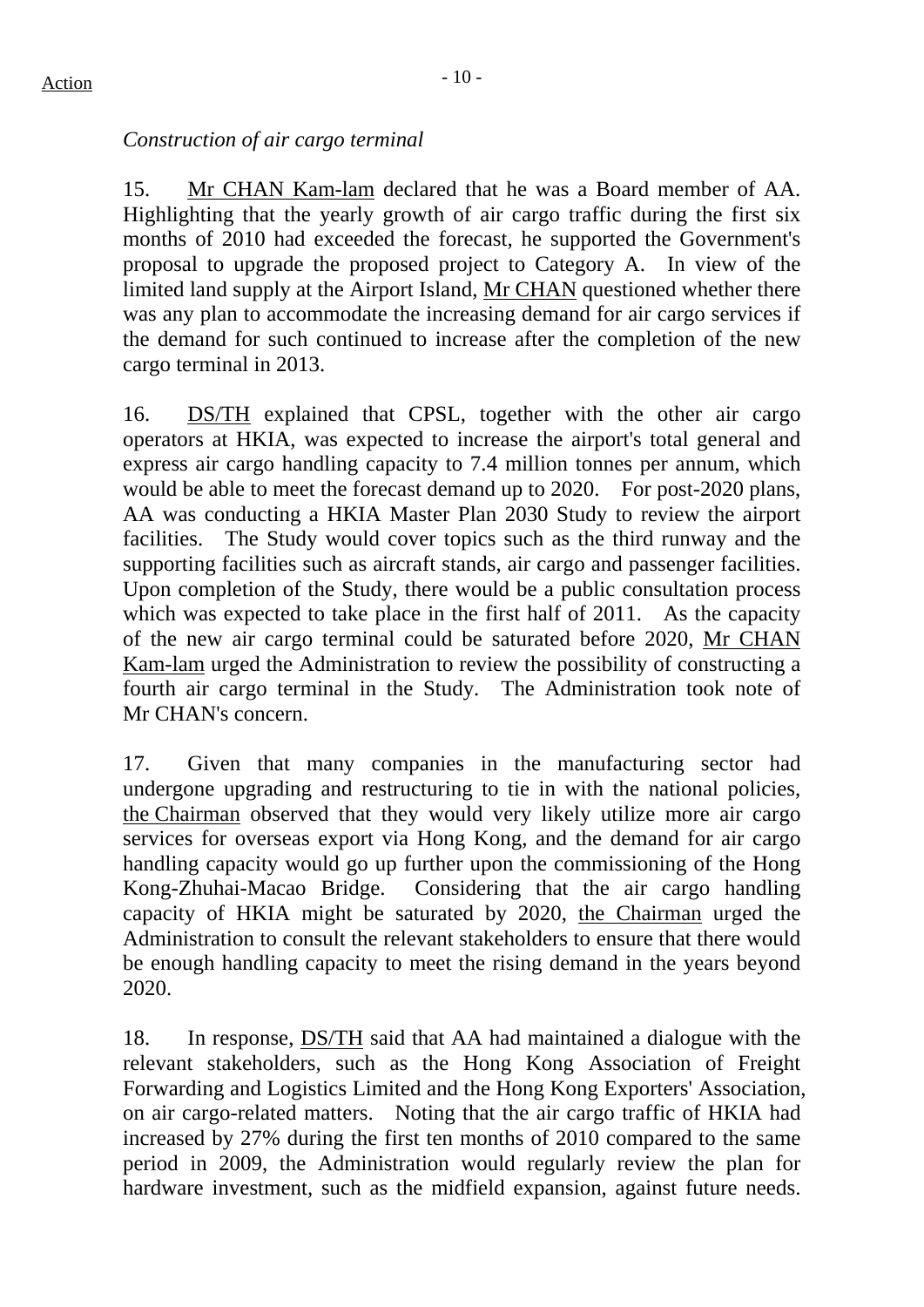In reply to the Chairman's further enquiry, DS/TH estimated that about 20% of goods came to Hong Kong from the Mainland but there was no information on whether the goods were then re-exported to overseas by air.

19. Mr Paul TSE supported the current proposal. He understood that the construction of the new air cargo terminal was suspended in late 2008 due to the financial crisis. He questioned whether there was any increase in project cost owing to the delay. DS/TH advised that the AA Board awarded a non-exclusive 20-year franchise to CPSL in March 2008. The facility was originally scheduled for opening in the second half of 2011. On 15 January 2009, the AA Board accepted a proposal from CPSL to defer the completion of its new cargo terminal by a maximum of 24 months to mid-2013. DS/TH added that the project was wholly funded by CPSL and the project cost was understood to be about \$5.5 billion. In reply to Mr TSE's concern on the Government's role in monitoring the works schedule, DS/TH explained that AA, rather than the Government, was responsible for overseeing the works schedule of the new air cargo terminal.

## Conclusion

20. The Chairman concluded that the Panel in general was supportive of the proposal. He requested the Administration to take note of the concerns expressed by members and provide further information on HKIA's competitiveness vis-à-vis the airports in Shenzhen and Guangzhou. He also asked the Administration to expedite the HKIA Master Plan 2030 Study.

- **V Mega Events Fund** 
	- (LC Paper No.  $CB(1)450/10-11(05)$  Administration's paper on Mega Events Fund
	- LC Paper No. CB(1)450/10-11(06) Paper on the Mega Events Fund prepared by the Legislative Council Secretariat (Background brief))

21. The Chairman declared that he was the Chairman of the Assessment Committee (AC) of the Mega Events Fund (MEF). To avoid any possible conflict of interest, he invited the Deputy Chairman to chair the discussion. The Deputy Chairman said that he had to attend the meeting of the Public Accounts Committee which was held at the same time as this meeting. He considered that as the Chairman had already declared interests, the Chairman might continue chairing the meeting. Members raised no objection to the arrangement. Ms Emily LAU pointed out that the arrangement at this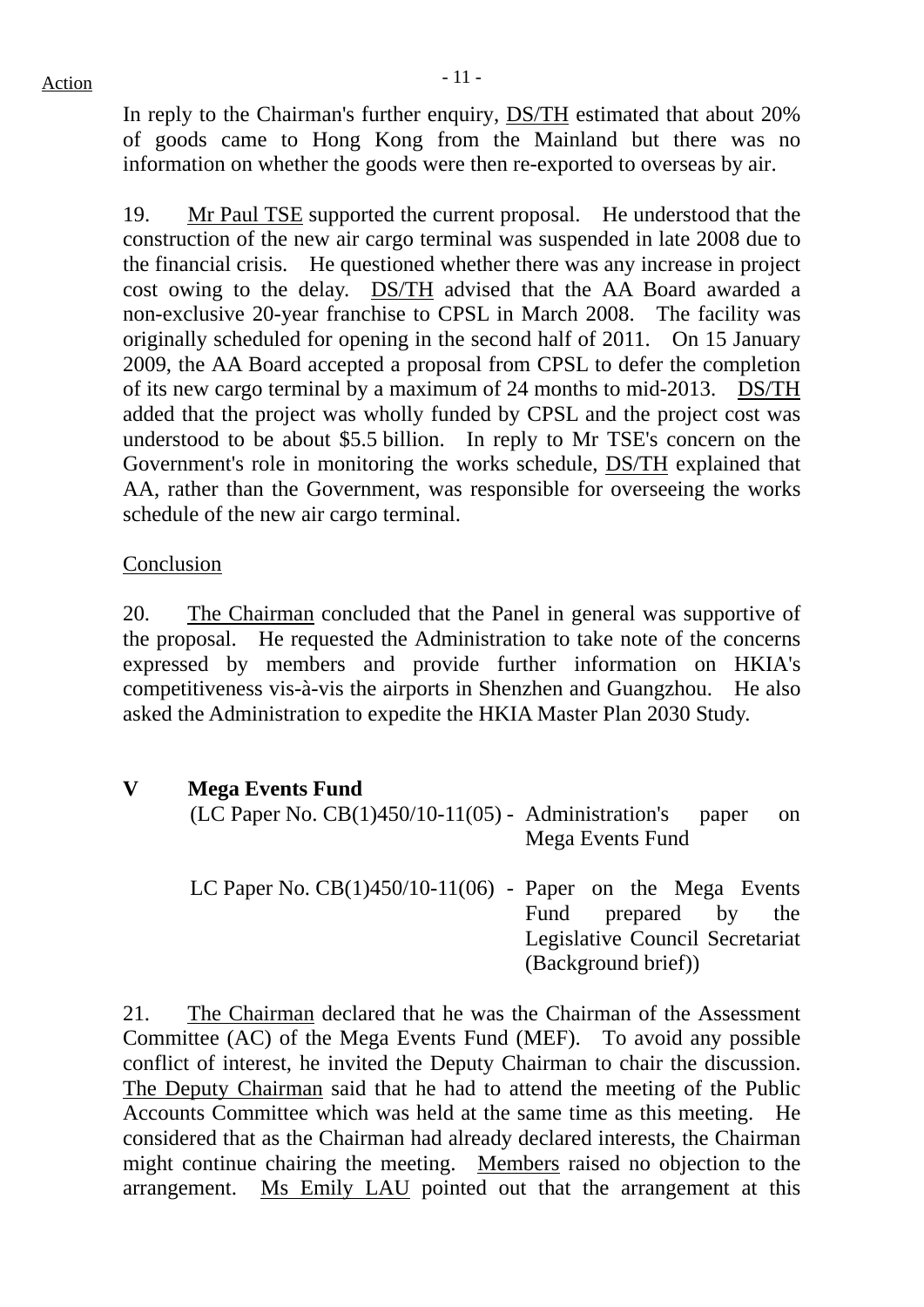meeting should not be considered as a precedent.

## Briefing by the Administration

22. At the invitation of the Chairman, the Commissioner for Tourism (C for Tourism) briefed members on the progress of MEF, details of which were set out in its paper (LC Paper No. CB(1)450/10-11(05)). In gist, the Financial Secretary had earmarked \$100 million in his 2009-2010 Budget to assist local non-profit-making bodies in hosting more attractive arts, cultural and sports events in Hong Kong. In May 2009, the Finance Committee approved the establishment of the MEF for a tenure of three years. As at 31 October 2010, three rounds of MEF applications had been processed. A total funding of \$35.2 million was approved to support nine events. MEF-sponsored events approved so far were expected to attract some 380 000 participants, including over 81 000 non-local visitors, and to create over 3 700 jobs. The Administration had set up stringent control measures to assess applications for MEF and to monitor the operation of the funded events.

## Discussion

## *Events sponsored by the Mega Events Fund*

23. Mrs Regina IP supported in principle the hosting of signature events in Hong Kong to raise the profile of Hong Kong internationally, particularly events involving renowned sport players as they were usually covered by international media such as CNN and BBC. She enquired about the details of one of the MEF-sponsored events, Hope and Glory, including the background of the organizer, publicity of the event and the number of local and non-local visitors.

24. C for Tourism highlighted that MEF helped expand the scope of mega events staged in Hong Kong. For example, Hope and Glory was a large-scale multi-media visual arts exhibition comprising film, music, sculpture, costume, performance, painting and photography and was held during April and May 2010. The event had synergy with major international art fairs held in Hong Kong during that period and helped boost Hong Kong's status as a capital of art events. According to the organizer, the Birch Foundation, the event had attracted 60 000 participants, including 6 300 non-local visitors, which was quite satisfactory given the specific target audience. The Assistant Commissioner for Tourism 2 (AC for Tourism 2) added that the Birch Foundation was founded by Mr Simon BIRCH, an UK artist who had been living in Hong Kong for many years promoting contemporary art. The event had been highlighted in many international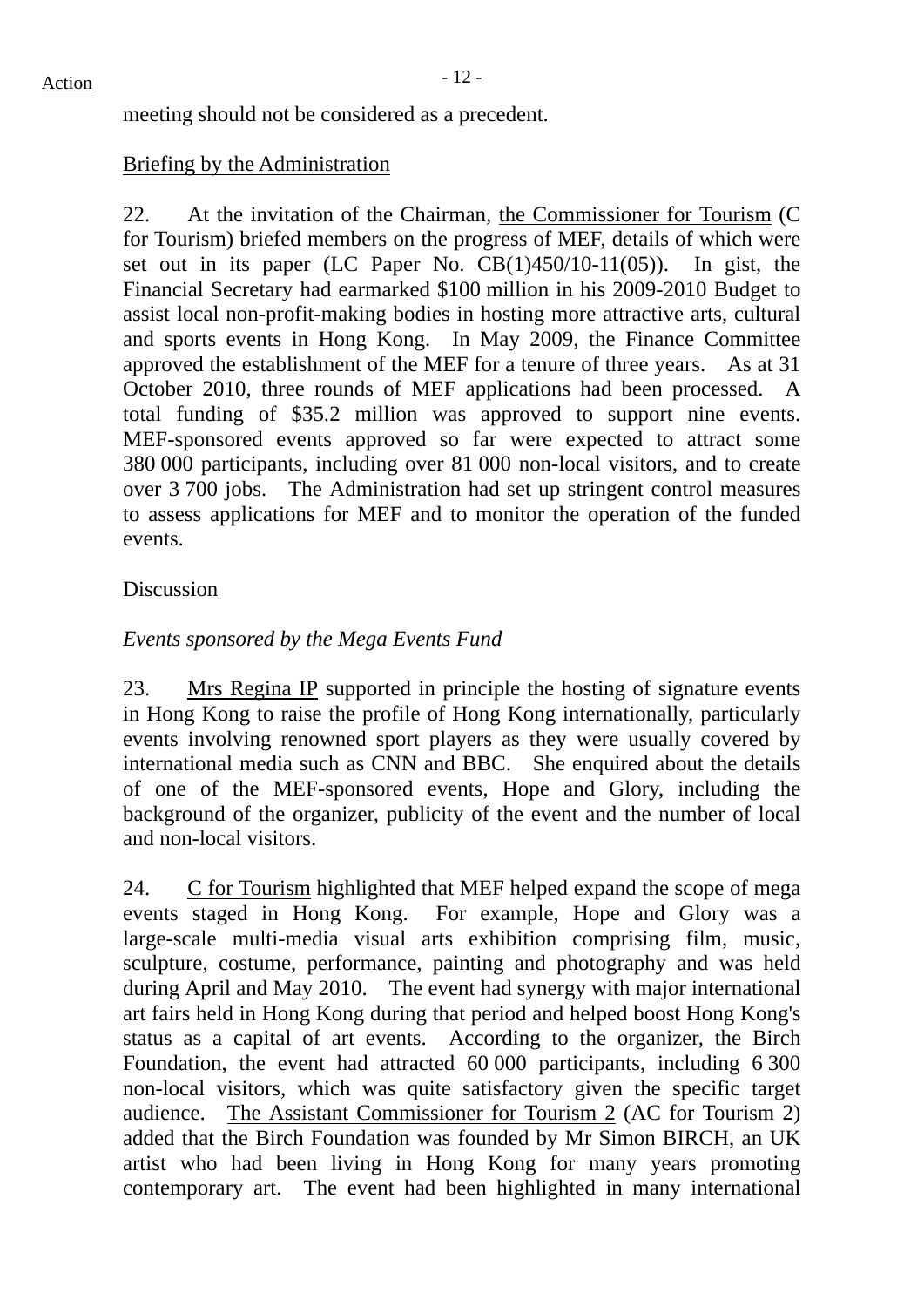Admin

media and made headlines in various regional and global art media.

25. Expressing support for sponsoring of mega events, Ms Emily LAU however considered that the events should be held at venues in less prosperous areas such as Yuen Long and Tin Shui Wai in North District so as to create more business opportunities for these areas. The Government should also consider giving higher score to potential organizers who were willing to hold the events in less well-off areas, and providing transport concessions for visitors joining the events hosted at faraway places, like the economical transportation measures provided for the current exhibition of the "River of Wisdom - Animated Version of the Riverside Scene at Qingming Festival". C for Tourism took note of Ms LAU's concern and added that should the nature of the event and venue allow, the Administration would encourage potential MEF-applicants to hold events in these areas.

26. Considering that Seoul was renowned for hosting international conferences which usually helped stimulate many local economic activities, Ms Emily LAU urged the Administration to draw reference from Seoul in encouraging the hosting of international conferences and concerts featuring popular singers in Hong Kong.

27. C for Tourism outlined Hong Kong Tourism Board's effort in promoting MICE (meetings, incentive travels, conventions and exhibitions) tourism and the number of MICE events had in fact increased by about 20% for the past year. The Government would continue to leverage on its local and overseas networks to back up MICE bidding efforts with a view to enhancing the appeal of Hong Kong as a convention, exhibition and tourism capital.

28. Ms Emily LAU referred to Annexes B and D of the Administration's paper (LC Paper No. CB(1)450/10-11(05)), and requested the Administration to provide more detailed information in future, including the profession and directorship of the AC members and whether their appointment adhered the "six-six principle" for appointment to advisory bodies; and the number of participants in each MEF-sponsored event, with breakdown on local and non-local visitors. The Chairman advised that the suggestions and requests of Ms LAU would be referred to AC for discussion.

29. In reply to Mr Albert CHAN's enquiry on the funding of activities in memory of the centenary of the Xinhai Revolution, C for Tourism said that he understood Government departments concerned had plans to organize activities to commemorate the Xinhai Revolution. The Chairman and Mr CHAN urged the Administration to sound out the activities to be hosted by the Government as soon as practicable so that organizations interested in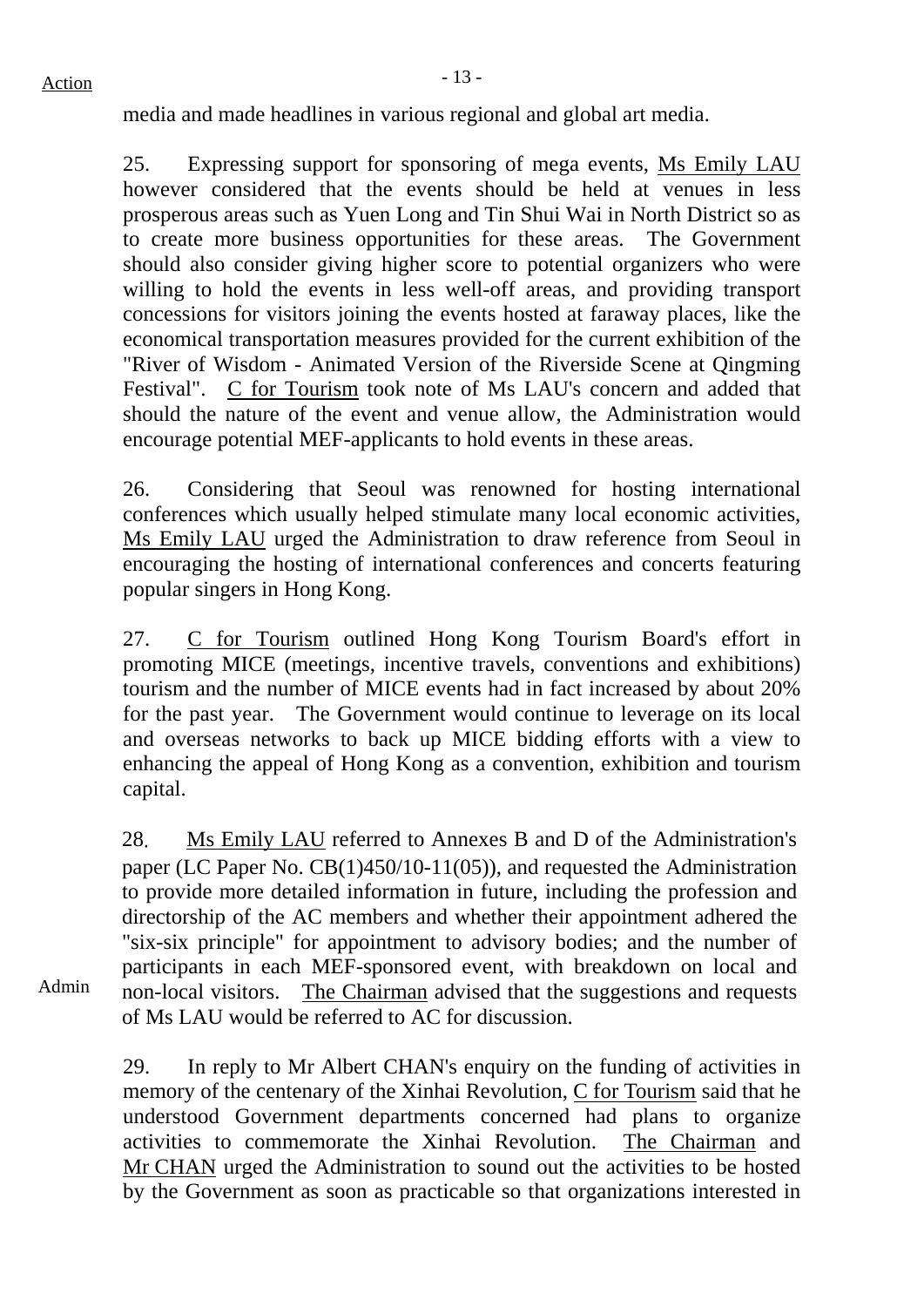seeking Government funding to host events for the same theme would not be in conflict with the Government's plan. C for Tourism agreed to reflect members' views to relevant Government departments.

## *Level of sponsorship and sustainability of mega events*

30. Mr Albert CHAN declared that he was the major coordinator in organizing the MEF-sponsored event "Mui Wo Sky and Water Lanterns Festival" and he did not have any direct or indirect pecuniary interest in it. He said that the organizer had faced enormous financial pressure as MEF only provided sponsorship for event publicity but no funding was allocated for covering the administrative fees and cost of activities. Mr CHAN requested the Administration to advise whether the scope of funding for other MEF-sponsored events was the same, i.e. they only received funding support for the item on event publicity.

31. C for Tourism said that this mega event in Mui Wo had attracted a substantial number of local and non-local visitors. He further advised that when assessing applications for MEF, AC would examine the respective strengths in five aspects, viz economic benefits of the proposal, public relations and other benefits of the proposal, the scale of the event, technical and project management capability of the applicant and financial viability of the project. Depending on the nature of the event, AC might impose funding conditions on some of the events, such as limiting the use of fund for publicity purpose only.  $C$  for Tourism undertook to provide the relevant information to the Panel in due course. He added that once funding approval was given, there would be close contact between the applicant and the AC Secretariat throughout the planning and implementation of the whole event to see whether further support would be required.

32. Mr Albert CHAN considered that the same mega event should be hosted at regular intervals to sustain the momentum and to build up target audience. However, in light of insufficient financial support, it would be difficult for district organizations to continue hosting events featuring cultural and heritage characteristics. Mr CHAN urged the Administration to consider providing more support for these events in order to sustain them.

33. Mr CHAN Kam-lam declared that he was one of the organizing committee members of the "Record Breaking Dragon and Lion Dance Extravaganza", the application of which had been submitted to MEF AC for funding consideration. In view of the high expenditure on publicity of mega events and that the organizer would be responsible for 50% of the event's total cost, he urged the Administration to review the items to be funded under the approved events. He suggested that in assessing applications, AC

Admin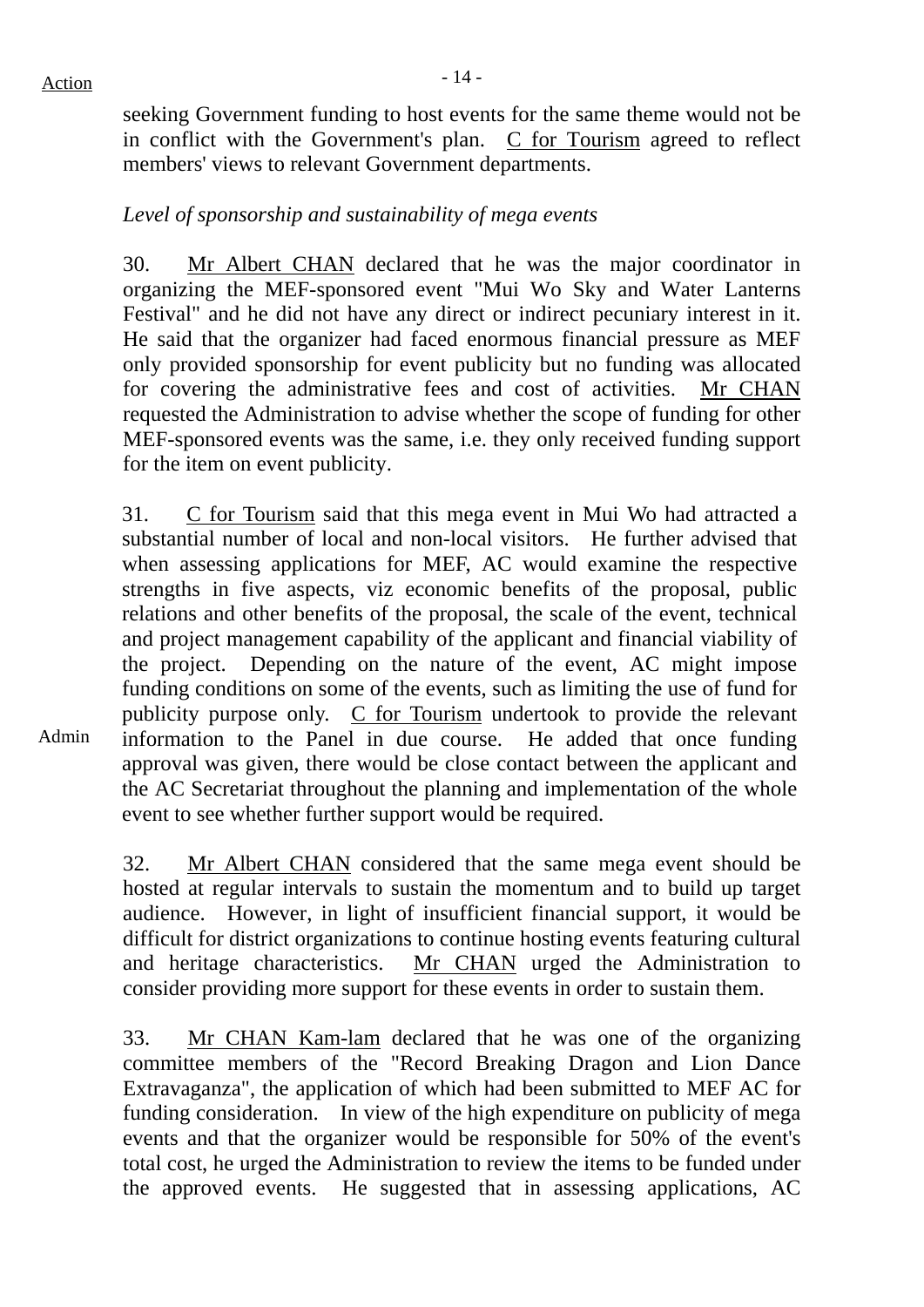$Action$ 

should consider aspects including creativity, sustainability and whether the event showcased elements of local culture and heritage. C for Tourism noted members' suggestions and would refer them to AC for discussion. He added that creativity was one of the key elements to be considered by AC as innovative programmes in mega events would help attract visitors to come to Hong Kong for these events and generate media coverage on them.

34. Noting that MEF was only established for a tenure of three years until 2012, Mr CHAN Kam-lam enquired about the way forward after the tenure. C for Tourism responded that the Administration would review the operation of MEF to see to what extent MEF had raised the profile of Hong Kong as a popular travel destination and events capital in Asia. C for Tourism welcomed members' views on whether the Fund should be extended and would take them into account when submitting a recommendation to the Financial Secretary in due course.

35. Sharing similar views, Mr Vincent FANG opined that mega events should be held continuously instead of on a one-off basis. Referring to the successful hosting of Hong Kong Dragon Boat Carnival and the Wine and Dine Festival, he urged the Administration to incorporate local elements in the mega events and encourage local participation in addition to attracting non-local visitors. C for Tourism took note of the member's suggestions.

## *Event publicity and evaluation*

36. Mr Paul TSE pointed out that to attract international media networks to broadcast the mega events held in Hong Kong, such events should be of education, cultural or ethnic value which might not align with the objectives of MEF. He urged the Administration to leverage the networks of local event operators and travel agents, and to increase international awareness of MEF so that more overseas organizers and visitors could take part in the events. The Chairman requested that the coverage of the MEF-sponsored events by international portals should be recorded in the publicity reports.

Admin

37. C for Tourism pointed out that a number of events had been reported prominently in overseas media including newspaper, internet, radio and television networks. Looking forward, he undertook to work closely with the travel industry to explore possibilities to increase international awareness of MEF. AC for Tourism 2 supplemented that at the request of the Finance Committee, applicants of the Fund were restricted to local registered non-profit-making organizations. When a new round of applications for MEF was opened, the Administration would alert arts, cultural and sports organizations. The AC Secretariat had received many local as well as overseas telephone and written enquiries with regard to the fund and how to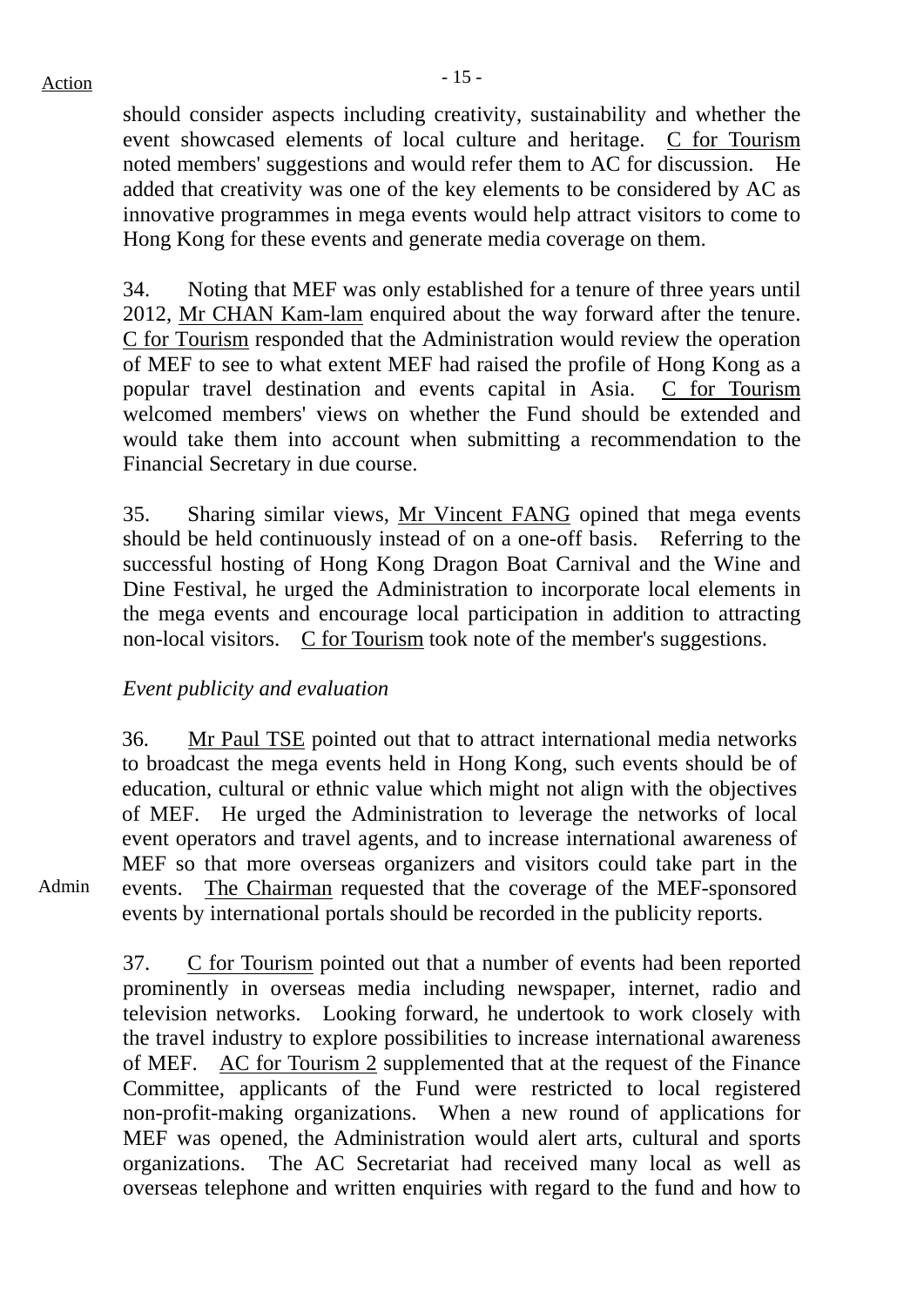apply, reflecting a general awareness of MEF.

38. Mr Paul TSE opined that as long as an organizer could attract visitors to Hong Kong to attend the mega event, applicants should not be restricted to local non-profit-making organizations. He urged the Administration to review such arrangement. AC for Tourism 2 reminded members that during the discussion on the proposal to set up the Fund in 2009, Panel members were concerned that opening the Fund to overseas organizations would lead to difficulties in monitoring and controlling the funded events. Nevertheless, overseas organizations could work with local non-profit making bodies to apply for the Fund in hosting signature events.

39. Noting that benchmarks were not available in evaluating the cost-effectiveness of the MEF-sponsored mega events, Mr Paul TSE expressed concern that the evaluation results of the seven completed events approved under MEF were not given, and members could not provide views on the implementation of the forthcoming programmes, in particular events like the "World Team Challenge" organized by the Hong Kong Tennis Patrons' Association Ltd which had been approved for MEF for a second time. Mr TSE further observed that the seven approved events completed had attracted 78 000 visitors, and questioned the claimed benefit of mega events in boosting visitor arrivals since tourists could be in Hong Kong during that time anyway.

40. C for Tourism replied that after the completion of the event, applicants were required to submit the evaluation report, publicity report and audited accounts. If the applicants failed to meet the claimed objectives, AC reserved the right not to grant the approved funds in full.

## Conclusion

41. Summing up, the Chairman requested the Administration to take note of the concerns expressed by Panel members at the meeting, including the possible extension of the Fund, inclusion of elements of local culture and heritage in mega events, provision of ancillary support such as venues and transport facilities, invitation of international celebrities to signature events, hosting of international conferences and exhibitions and review of the application procedures.

**VI Enhancing regulation of the receiving arrangement of the Mainland inbound tour groups**  (LC Paper No.  $CB(1)450/10-11(07)$  - Administration's paper on enhancing regulation of the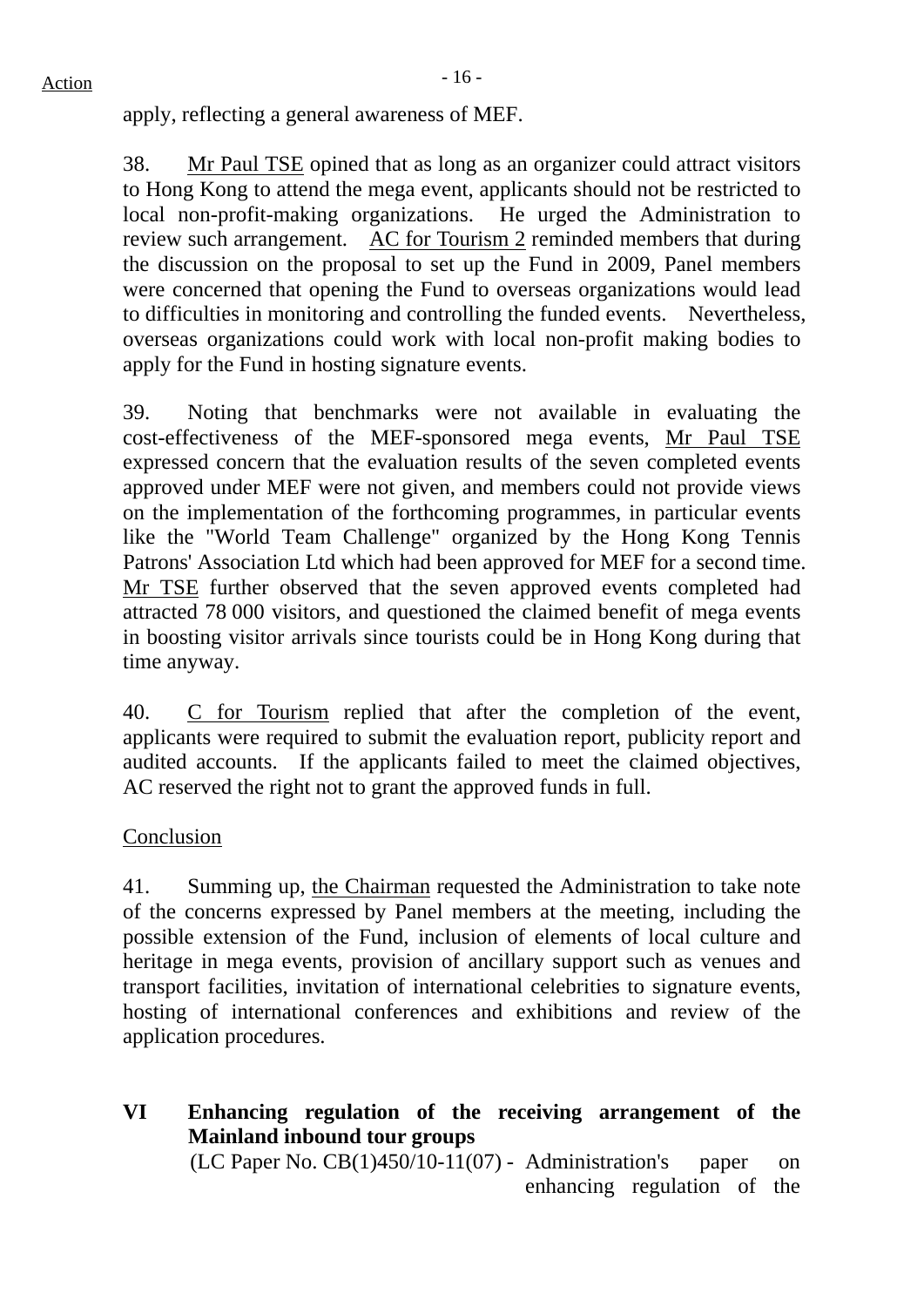receiving arrangement of the Mainland inbound tour groups and review of the operation of the Travel Industry Council of Hong Kong

LC Paper No. CB(1)450/10-11(08) - Paper on regulation of the receiving arrangement of Mainland inbound tour groups prepared by the Legislative Council Secretariat (Background brief))

#### Briefing by the Administration

42. At the invitation of the Chairman, the Permanent Secretary for Commerce and Economic Development (Commerce, Industry and Tourism) (PSCIT) briefed members on the proposed measures to strengthen the regulation of the receiving arrangements for the Mainland inbound tour groups. The Travel Industry Council of Hong Kong (TIC) established the "Task Force on the Review of the Operation and Regulation of Mainland Inbound Group Tours" (the Task Force) in June 2010 to review the operation and regulation of Mainland inbound tour groups. Upon the request of the Secretary for Commerce and Economic Development, the Task Force focused its review on zero/negative reception fee and regulation of tourist guides, and developed measures to target these problems. During the course of the review, the Task Force and the Tourism Commission (TC) consulted stakeholders from various sectors in the trade.

43. PSCIT further advised that on 11 October 2010, the Government received the review report from the Task Force which proposed ten measures to further combat malpractices in the trade in a more effective manner. The proposed ten measures could be categorized according to the following four directions: strengthening TIC's existing regulatory system; enhancing the deterrent effect and transparency of the penalty; clarifying the relationships, responsibilities and rights between travel agents organizing the tours in the Mainland, receiving travel agents in Hong Kong and tourist guides; and raising travellers' awareness on consumer rights and their right to information. The details of the ten measures were set out in the Administration's paper LC Paper No. CB(1)450/10-11(07). PSCIT said that the Government supported the recommendations made by the Task Force as they could target at the unique characteristics of the Mainland inbound tours market and the related problems. TIC had convened an emergency meeting on 19 November 2010 to endorse a set of revised/new directives for the implementation of the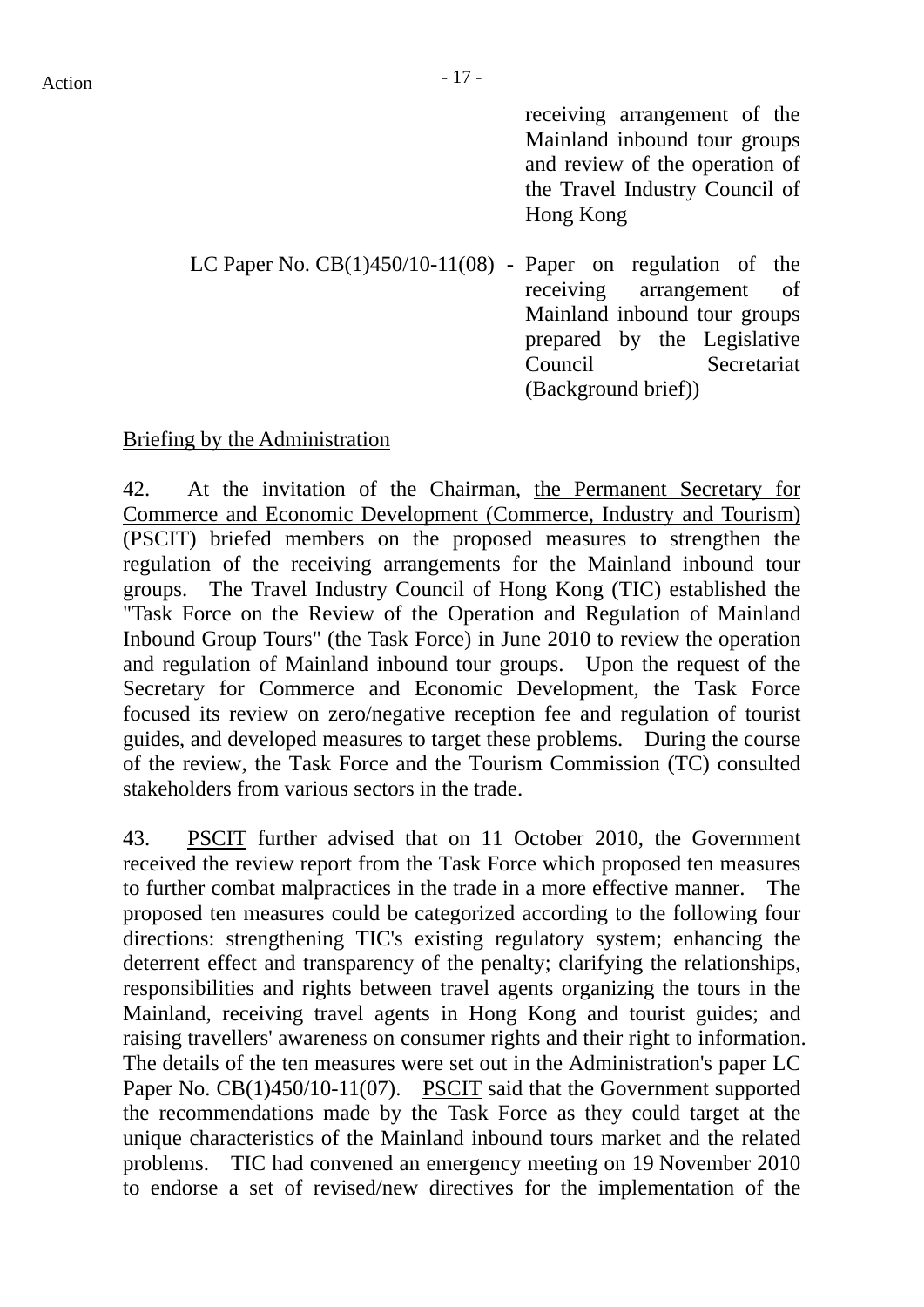measures recommended by the Task Force. PSCIT said that TIC expected to implement the majority of the measures from 1 January 2011. In the meantime, the Administration was working out with the Mainland the major points in the contract to be signed between Mainland travel agents organizing the tour and receiving travel agents in Hong Kong, and would consult the trade in the process with a view to implementing the measure by early 2011.

## Discussion

44. The Chairman declared that he was a shareholder and non-executive director of a travel agency. Mr Paul TSE also declared that he was a shareholder of a travel agency.

## *Regulation of tourist guide and travel agent*

45. Ms Emily LAU urged the Administration to address the crux of the problem and regulate travel agents instead of tourist guides. She opined that the series of measures implemented since June 2010 (such as revising relevant directives stipulating in clearer terms that tourist guides were forbidden to force or mislead visitors to make purchases or to stay in registered shops, requiring registered shops to record the arrival and departure time of each tour group and extending the service hours of the TIC's Inbound Tourist Service Hotline to midnight) had reflected the weaknesses of the travel industry that should not be found in a cosmopolitan city like Hong Kong. She enquired whether the new measures proposed would indeed deal with the industry's core problem arising from zero/negative tour fares.

46. PSCIT advised that the series of measures mentioned by Ms Emily LAU were implemented by TIC immediately to deal with the problems concerning the receiving arrangements for Mainland inbound tour groups visiting Hong Kong. The ten measures of the Task Force did not only target tourist guides, but also receiving travel agents as well. For example, the key points in the proposed contract between the Mainland travel agent organizing the tour and receiving travel agent in Hong Kong included that the Mainland travel agent undertook to comply with the requirements in the Mainland's "Regulation on Travel Agents" (RTA), and refrained from demanding the receiving agent to accept a tour fare lower than the receiving cost, and that the receiving agent undertook to respect the Mainland regulations and refrain from offering a tour fare lower than the cost. PSCIT expected the proposed measures could tackle the problem at source. She assured members that as announced by the Chief Executive in the 2010-2011 Policy Address, the Commerce and Economic Development Bureau would conduct a review on the operation and regulatory framework of the entire tourism sector.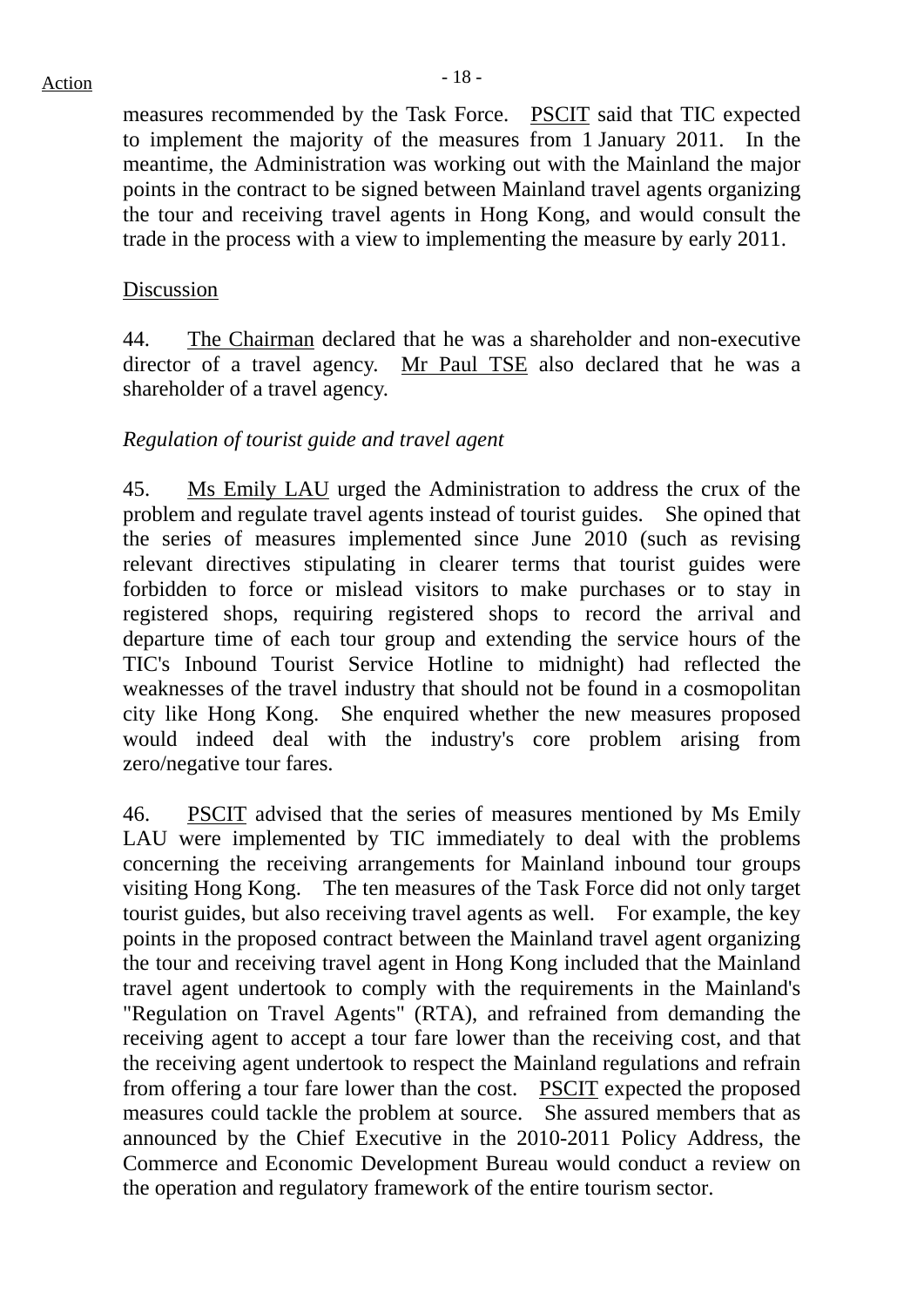47. While supporting the proposed measures in principle and appreciating the Administration's effort to strengthen the regulation of the receiving arrangements for Mainland inbound tours, Mr Paul TSE expressed concern that these measures were impractical in dealing with the problem. He agreed with Ms Emily LAU that some of the measures sought to micro-manage the travel industry, for example, requiring tourist guides to read out specific contents on the itinerary to Mainland inbound group travellers upon their arrival in Hong Kong. It was also unreasonable for the receiving travel agent to be held responsible for the coerced shopping arranged by the tourist guide without its consent. He urged the Administration to act with caution when implementing the measures in details.

48. PSCIT advised that TC had taken part in Task Force's review on the operation and regulation of Mainland inbound group tours, and TIC had consulted the trades and stakeholders before endorsing the proposed measures. TC and TIC would closely monitor the tourism sector to see whether the measures achieved the intended effect after implementation. PSCIT reiterated that the Administration would review the operation and regulatory framework of the entire tourism sector with the aim to promoting the healthy and sustainable development of the tourism industry.

## *Assigning one tourist guide to receive a group throughout its stay*

49. Mr IP Wai-ming considered it unfair for TIC and the Administration to target tourist guides in strengthening the regulation of the receiving arrangements for Mainland inbound tours. He queried whether the tourist guide assigned to receive a Mainland inbound tour group throughout its stay would include the sending off part of the tour. Mr Paul TSE said that the proposed measure of assigning one tourist guide for one Mainland inbound tour had an adverse impact on the working hours and flexibility of the employees and urged the Administration to consult the trades prior to implementation.

50. PSCIT stressed that the new measures proposed by the Task Force were not directed to tourist guides. In fact, out of the proposed ten measures, seven of them were targeted at registered shops, Mainland travel agents organizing the tour and the receiving agents in Hong Kong with a view to combating malpractices in the trade in a coherent manner. C for Tourism advised that the Task Force proposed to require the receiving agent to assign one tourist guide with valid pass to provide receiving services to a Mainland inbound tour throughout its whole journey in Hong Kong, including sending the group off upon journey completion. In view of some tourist guide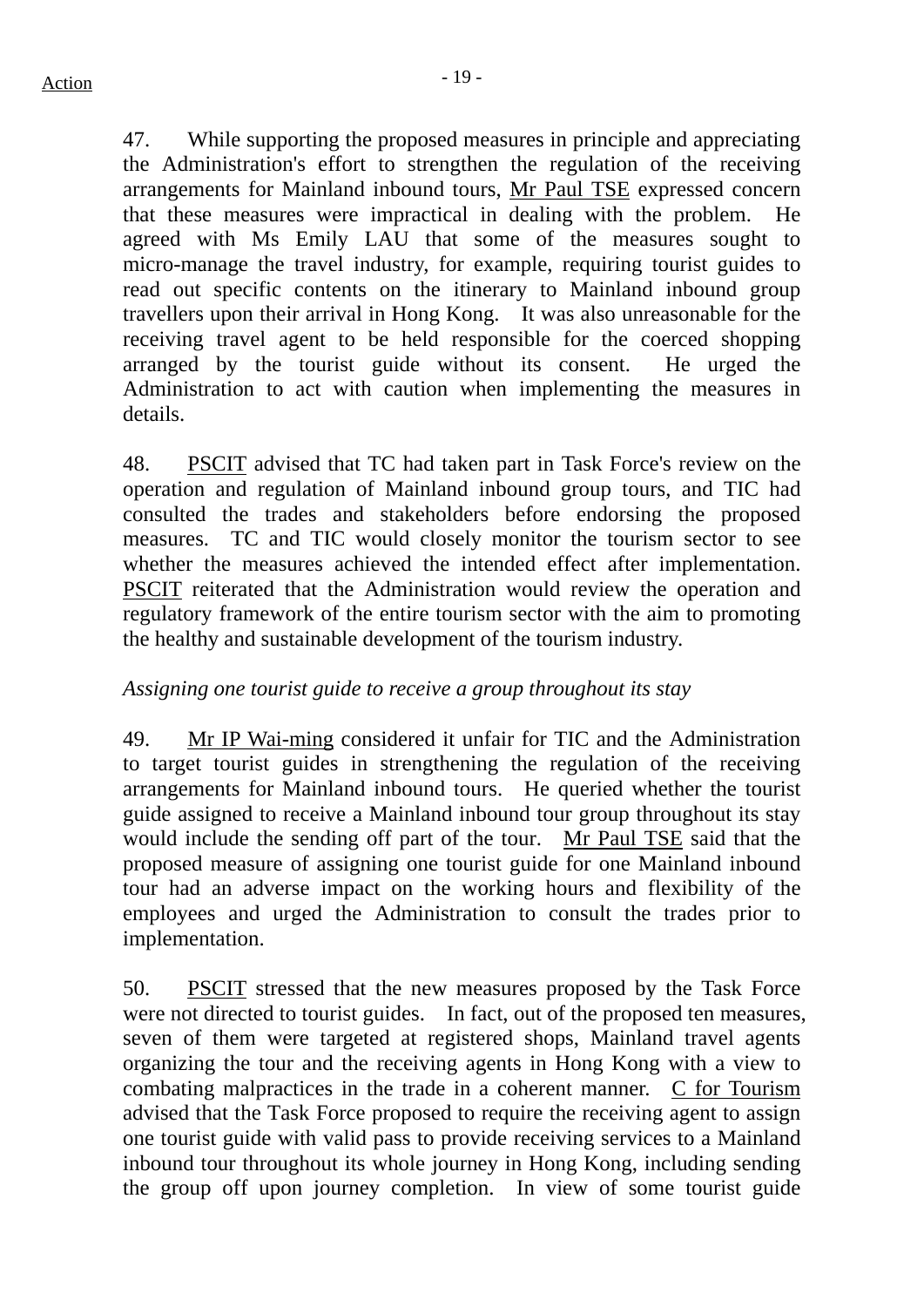$Action$ 

unions' views that the proposal might lead to excessively long working hours for tourist guides, the Task Force accepted that, as a transitional arrangement, the receiving agent might assign another tourist guide with valid pass to take charge of the receiving part if the assigned tourist guide had to overly work long hours on the first day. The travel industry, including tourist guides' unions, had been consulted with the arrangement.

51. Citing a recent case where the licence of a tourist guide was revoked after she berated mainland visitors for not shopping enough, Mr IP Wai-ming commented that the punishment for the tourist guide concerned was too harsh when compared with the travel agent in question. He urged TIC to handle such cases in a fair manner. PSCIT emphasized that the case in question was an isolated one which had been handled impartially by TIC's relevant committees and Appeal Board.

## *Co-operation with Mainland tourism authorities*

52. The Chairman and Ms Emily LAU queried whether the Government had discussed with the Mainland tourism authorities about the problems encountered and whether the Mainland travel agents had been complying with the Mainland's RTA. Mr Paul TSE noted that the Mainland's RTA enacted in May 2009 had introduced various measures to combat zero/negative-fare tours and provide better protection for consumers but the Mainland tourism authorities had not been enforcing them, thus causing a lot of difficulties for the travel trades in Hong Kong.

53. PSCIT responded that the Administration had been maintaining regular dialogue with the China National Tourism Administration which had issued a set of circulars in August 2010 requiring Mainland travel agents to comply with RTA.

## *Mechanism for handling complaints*

54. Mr Albert CHAN urged the Administration to devise an effective mechanism for immediate handling of complaints, and publicize such mechanism at the boundary points to facilitate those Mainland visitors who needed help.

55. C for Tourism advised that currently information pamphlets, which contained information on consumer rights and enquiry hotlines, were handed to visitors at customs arrival halls, registered shops and tourist spots. Furthermore, under the 100% "Refund Protection Scheme (Registered Shops) for Inbound Tour Shoppers", registered shops were required to arrange 100% refund to Mainland visitors who were dissatisfied with their purchases and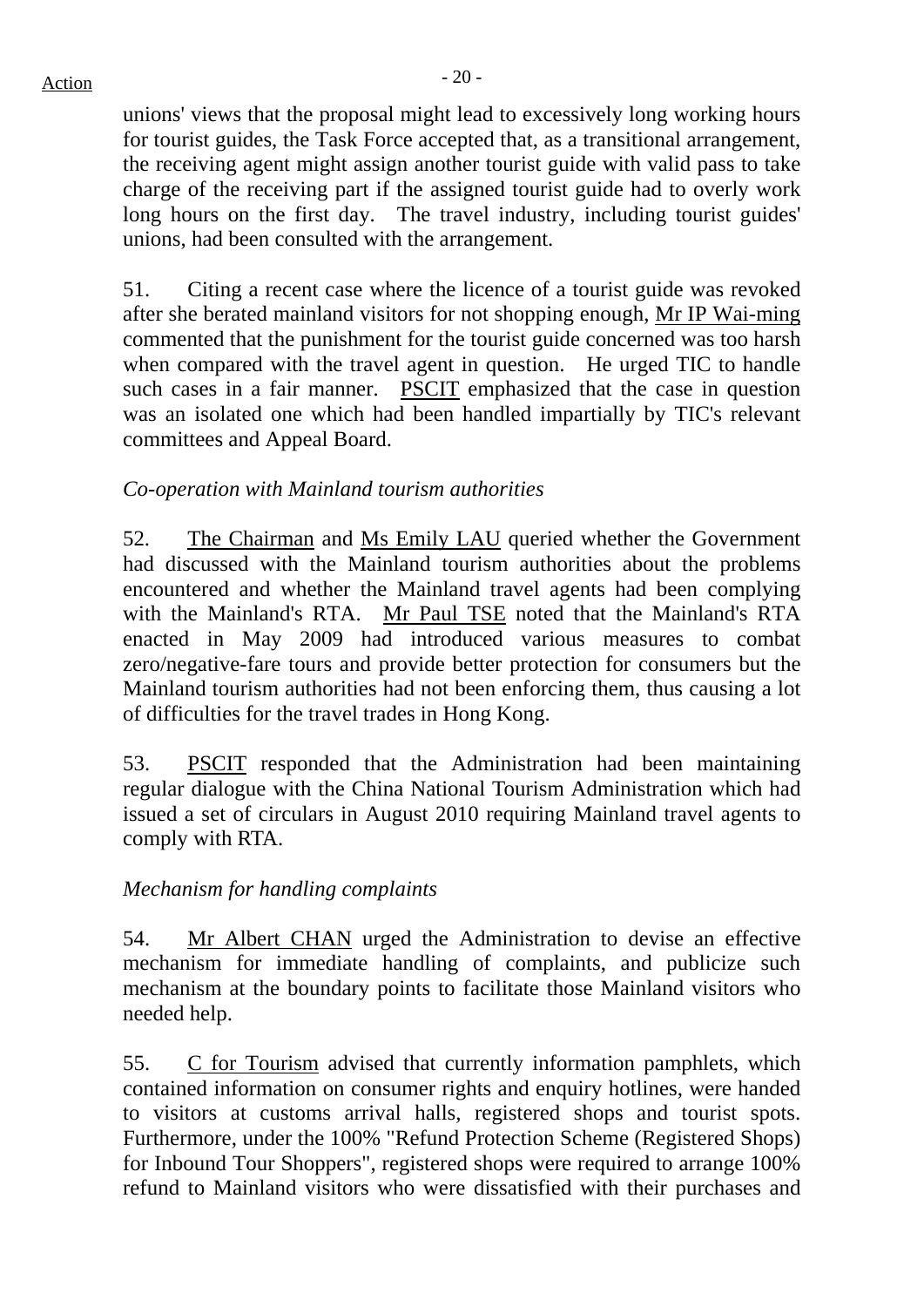Admin

made a refund request within six months after purchase.

56. PSCIT and the Assistant Commissioner for Tourism 1 further advised that TIC's Inbound Tourist Service Hotline and the Consumers Council Hotline were provided in the visitors' itinerary. For urgent and unforeseeable incidents, there was a 24-hours notification system and the TC's contact number had been passed to the Police and relevant front-line staff of tourism-related organizations so that TC could handle the problem immediately. PSCIT stressed that to enhance deterrent effect, the Task Force proposed introducing a demerit point system for tourist guides as well as receiving travel agents should violations related to coerced shopping take place when receiving Mainland inbound tours. Mr Paul TSE pointed out that currently there was no mechanism for aggrieved visitors to lodge complaint directly with the Government, and the hotline numbers provided to visitors on the information pamphlets were only those of TIC, Consumer Council and Hong Kong Tourism Board.

## *Endorsement and implementation of the proposed measures*

57. Mr Paul TSE pointed out that TIC Board, when considering the proposed measures, had agreed to seek legal views on the legitimacy in implementing the proposed measures to see whether they conformed with TIC's Memorandum and Articles of Association (M&A). He was surprised to note about the announcement that the measures were to be implemented in early 2011 as he noticed that some Board members were not aware of the proposed measures. Mr TSE requested the Administration to provide information on TIC's endorsement of the directives in relation to the proposed measures and the details of the proposed measures for members' reference before they were implemented.

58. Mr Michael WU, Chairman, TIC replied that the Task Force report was circulated to members of the Board of Directors of TIC at the end of October 2010 so that they would have ample time to review the report and its recommendation. At the Board's meeting on 19 November 2010, all the measures were endorsed in accordance to the M&A of TIC. He added that legal opinion was sought as a pre-cautionary measure only.

59. Noting that the proposed measures were only for Mainland inbound tour groups, the Chairman enquired whether the proposals could be extended to all inbound tours. He also urged the Administration to co-operate with tourism authorities in other places to prevent similar incidents happened in inbound tours from other places. PSCIT replied that the Administration would review the need to impose the proposed measures put forward by the Task Force on other inbound tours and would consult the travel agents and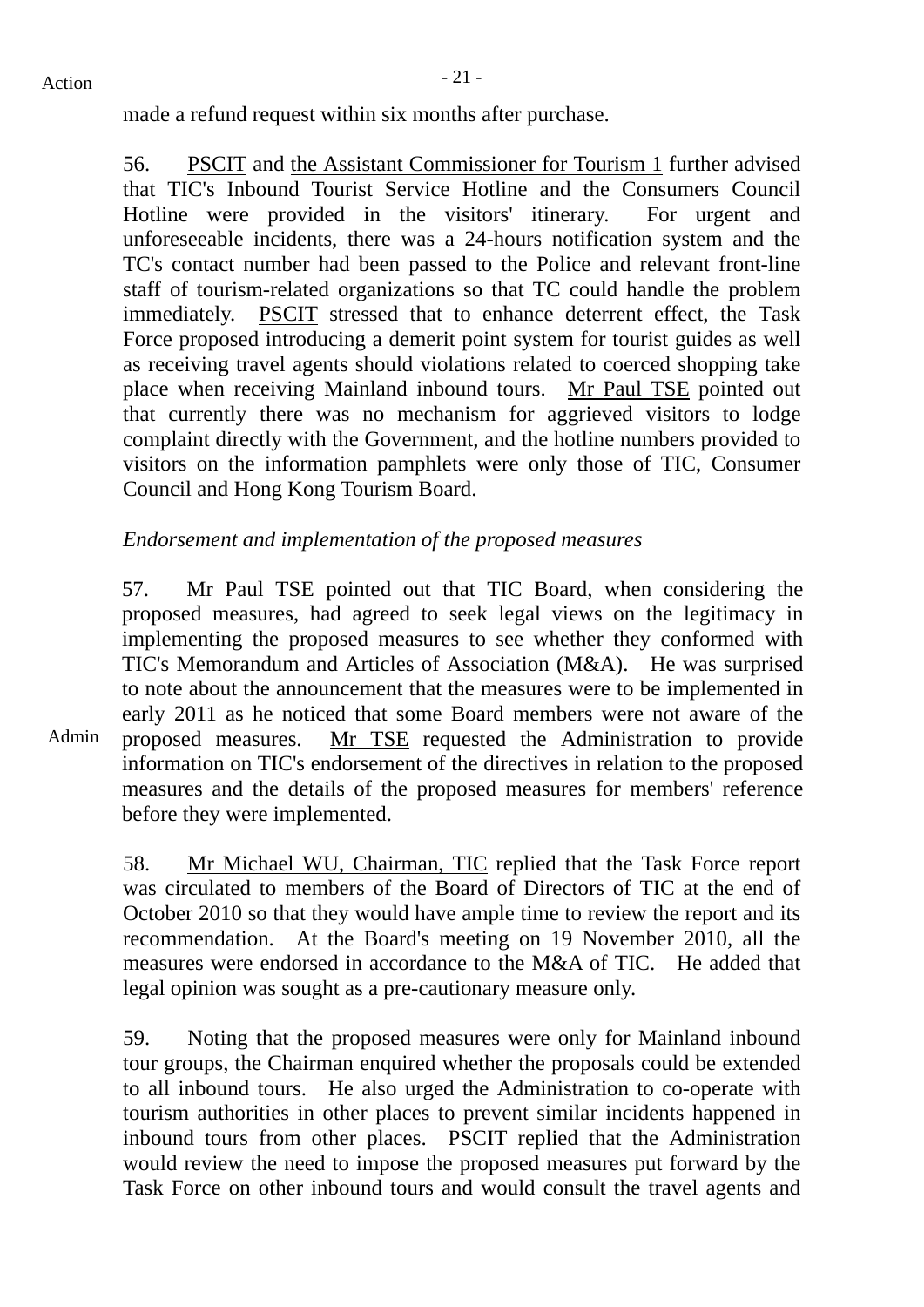## $Action$

tourist guides concerned should circumstance warrant.

60. Concluding the discussion, the Chairman remarked that the proposed measures sought to prevent tourism-related incidents from happening again.

## **VII Review of the operation of the Travel Industry Council of Hong Kong**

- (LC Paper No. CB(1)450/10-11(07) **-** Administration's paper on enhancing regulation of the receiving arrangement of the Mainland inbound tour groups and review of the operation of the Travel Industry Council of Hong Kong
- LC Paper No. CB(1)450/10-11(09) **-** Paper on the operation of Travel Industry Council of Hong Kong prepared by the Legislative Council Secretariat (Updated background brief)

LC Paper No. CB(1)531/10-11(05) **-** Sample itinerary provided by *(tabled at the meeting) subsequently issued via e-mail on*  Hong Kong (Chinese version *24 November 2010)*  and Travel Industry Council of only)

Submissions from organization(s)/individual(s) not attending the meeting

- LC Paper No. CB(1)450/10-11(13) Submission from Democratic Party *(Chinese version only)*
- LC Paper No. CB(1)506/10-11(03) Submission from Tourism and Culture Development Association, Hong Kong *(Chinese version only)*

LC Paper No. CB(1)531/10-11(07) **-** Submission from Mr YEUNG *(issued via e-mail on 24 November* Wai-sing, Eastern District *2010)* Councillor *(Chinese version only)*)

61. The Chairman declared that he was a shareholder and non-executive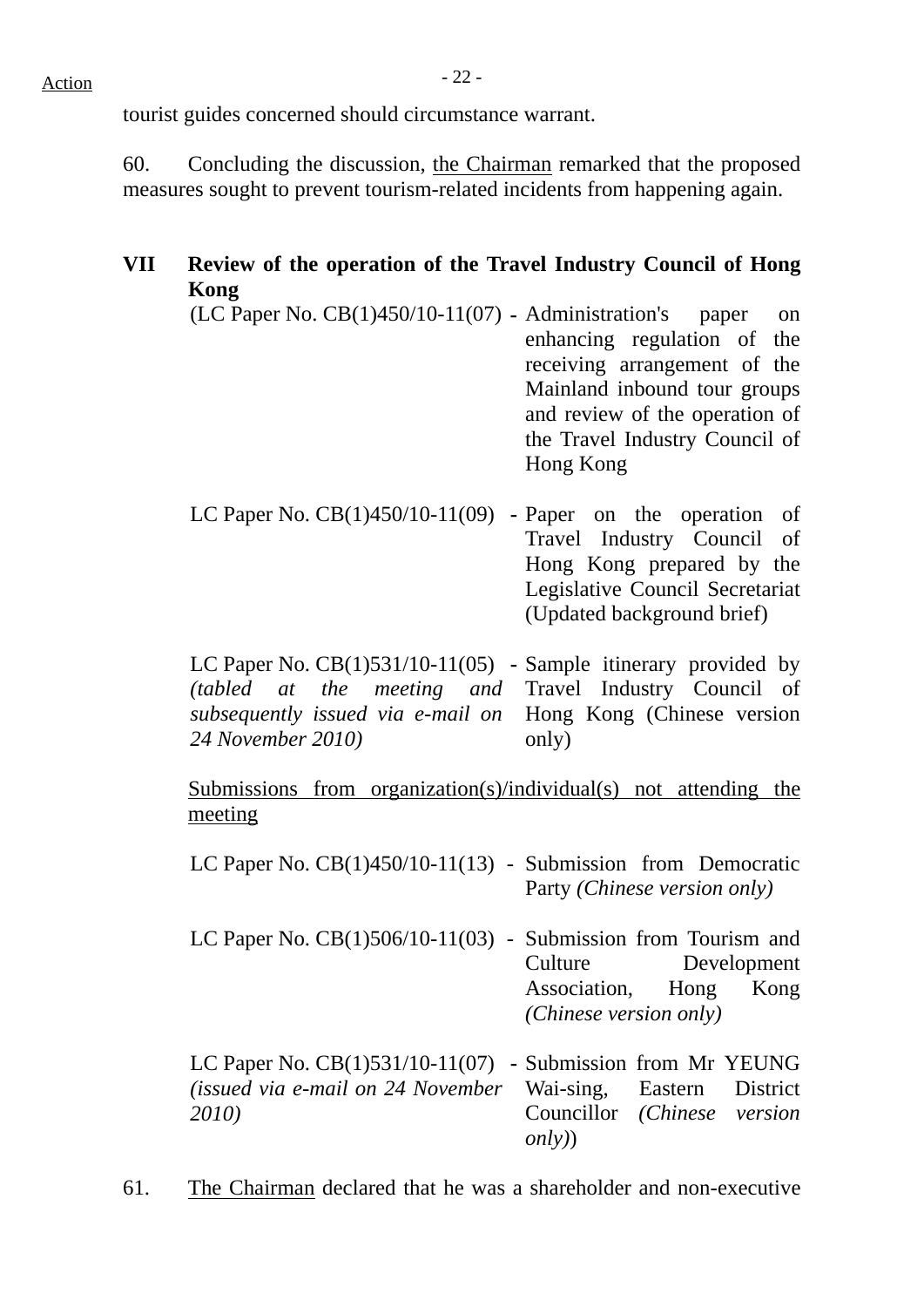director of a travel agent. Mr Paul TSE also declared that he was a shareholder of a travel agent.

#### Presentation by the deputations

62. The Chairman welcomed deputations attending the meeting and invited them to present their views. Mr Paul TSE and Ms Emily LAU requested deputations to declare their relationship to TIC before giving views.

*Tiglion Travel Services Company Limited (TTSCL) (LC Paper Nos. CB(1)450/10-11(10)&(11), CB(1)506/10-11(01) and CB(1)531/10-11(01))* 

63. Mr Peter HUNG, Managing Director, TTSCL declared that he was just an ordinary member of TIC. He expressed grave concern that the statutory requirement of TIC membership for obtaining a travel agent licence and the collection of TIC levy had contravened Articles 27 and 105 of the Basic Law of the Hong Kong Special Administrative Region respectively. He urged the Government to amend the Travel Agents Ordinance (Cap. 218) (TAO) accordingly. Mr HUNG also requested the Government to regulate the International Air Transport Association (IATA) as he claimed that IATA had threatened and blackmailed TTSCL to pay a sum in the name of bank guarantee.

## *Hongkong Japanese Tour Operators Association (HJTOA)*

64. Mrs Gianna HSU, Chairman, HJTOA declared that she was the Deputy Chairman of the TIC Board, convenor of the TIC's Mainland China Inbound Tour Affairs Committee and one of the TIC representatives in IATA. Mrs HSU said that HJTOA generally recognized the role and work of TIC and the structure of which had improved over the years. For example, the majority of members of TIC's Compliance Committee were non-trade members so as to ensure impartiality. However, with the influx of Mainland inbound tours, TIC had been involved in the licensing of passes to tourist guides and tour escorts as well as the regulation of registered shops. Noting that TIC had encountered some difficulties in taking up certain tasks and had thus been criticized by its members and the public, Mrs HSU considered it grossly unfair for TIC to absorb the extra workload and urged the Government to reconsider the role of TIC.

## *Hong Kong Taiwan Tourist Operators Association (TTOA)*

65. Mr KAI Chuen-kam, Chairman, TTOA declared that he was a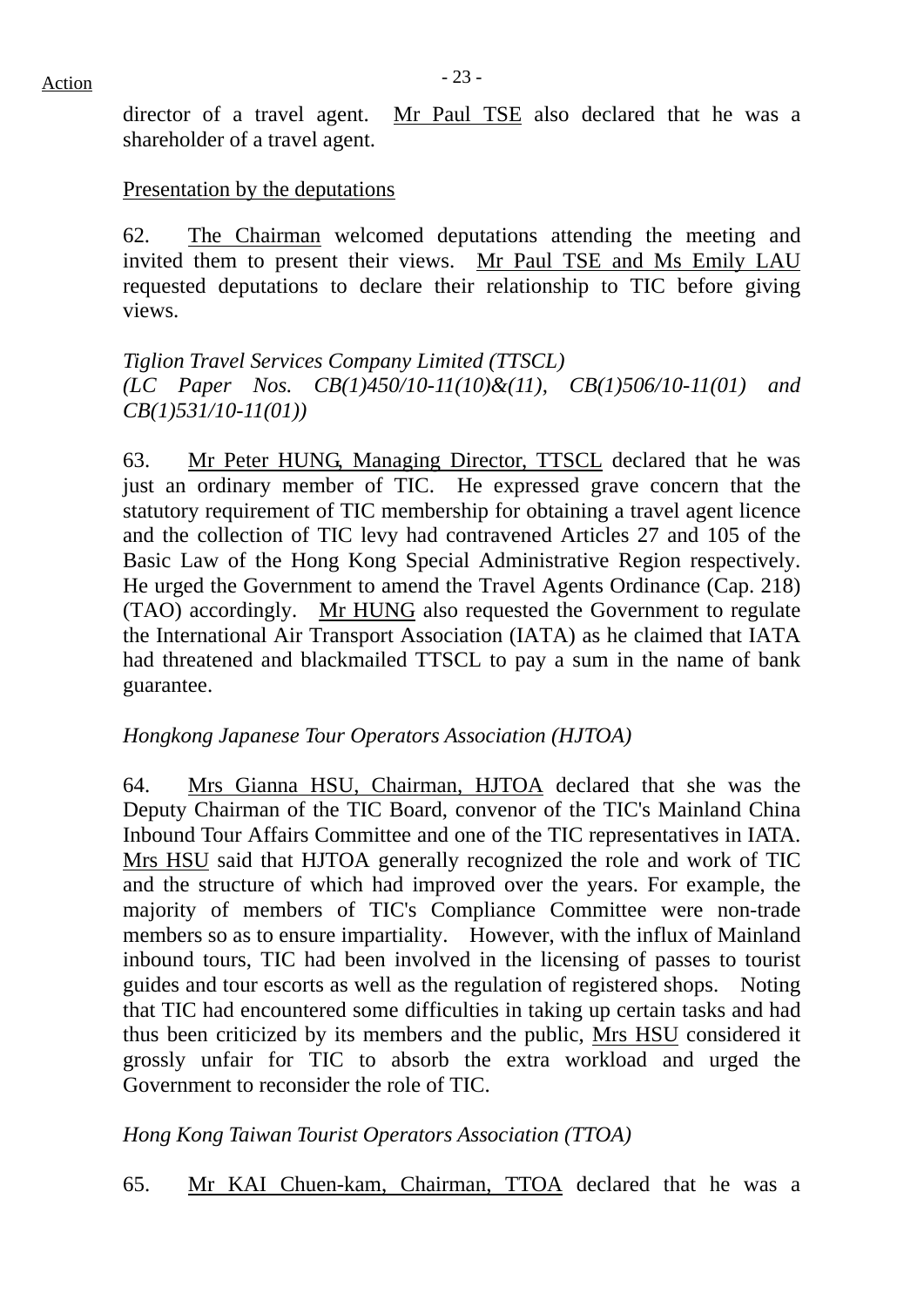member of TIC Board and the deputy convenor of the Compliance Committee of TIC. Mr KAI said that he had been invited to attend the meetings of the Task Force and agreed with the proposed measures to strengthen the regulation of the receiving arrangements for Mainland inbound tours. Noting that there had been criticism about the inadequacy of TIC's industry self-regulation in protecting visitors' interests, Mr KAI said that most TIC committees had been convened by non-trade members and such arrangement should help enhance the credibility of TIC.

## *Hong Kong Association of Registered Tour Co-ordinators (HARTC) (LC Paper No. CB(1)531/10-11(06))*

66. Mr WONG Wai-wing, Chairman, HARTC declared that he was a member of the Training Committee of TIC. He pointed out that the prevalence of zero/negative reception fee for Mainland inbound tours had led to current problems faced by the tourist industry in Hong Kong. He supported in principle the tightening of the existing demerit point systems for receiving travel agents as well as tourist guides, and the assignment of one tourist guide to receive a group throughout its stay, but urged TIC to consult the travel agents and tourist guides' unions to work out the details.

## *Hong Kong Outbound Tour Operators' Association Limited (OTOA)*

67. Mr Peter KONG, Chairman, OTOA declared that he was a member of the TIC Board and the convenor of the Outbound Committee of TIC. He highlighted the complexity of TIC operation and the fact that TIC had improved its structure by introducing more independent members to the Board and its committees in order to enhance its credibility among members and the public. However, TIC had been tasked with additional responsibilities yet without mandate which had made it difficult for TIC to fullfil its expected roles among members and the public. In his view, if hasty changes were made to TIC, the operation of the tourism sector might suffer as a result.

## *Hong Kong Travel Agent Owners Association Limited (TAOA) (LC Paper No. CB(1)531/10-11(02))*

68. Mr Freddy YIP, Chairman, TAOA declared that he was an elected member of the TIC Board. TAOA had previously applied to be an Association Member of TIC but was rejected. He pointed out that the operation of TIC was supported by the TIC levy and the Travel Industry Compensation Fund had already accumulated over \$500 million. Mr YIP opined that not only had TIC been ineffective in assisting the trade to negotiate with airline companies in respect of cancellation of commission and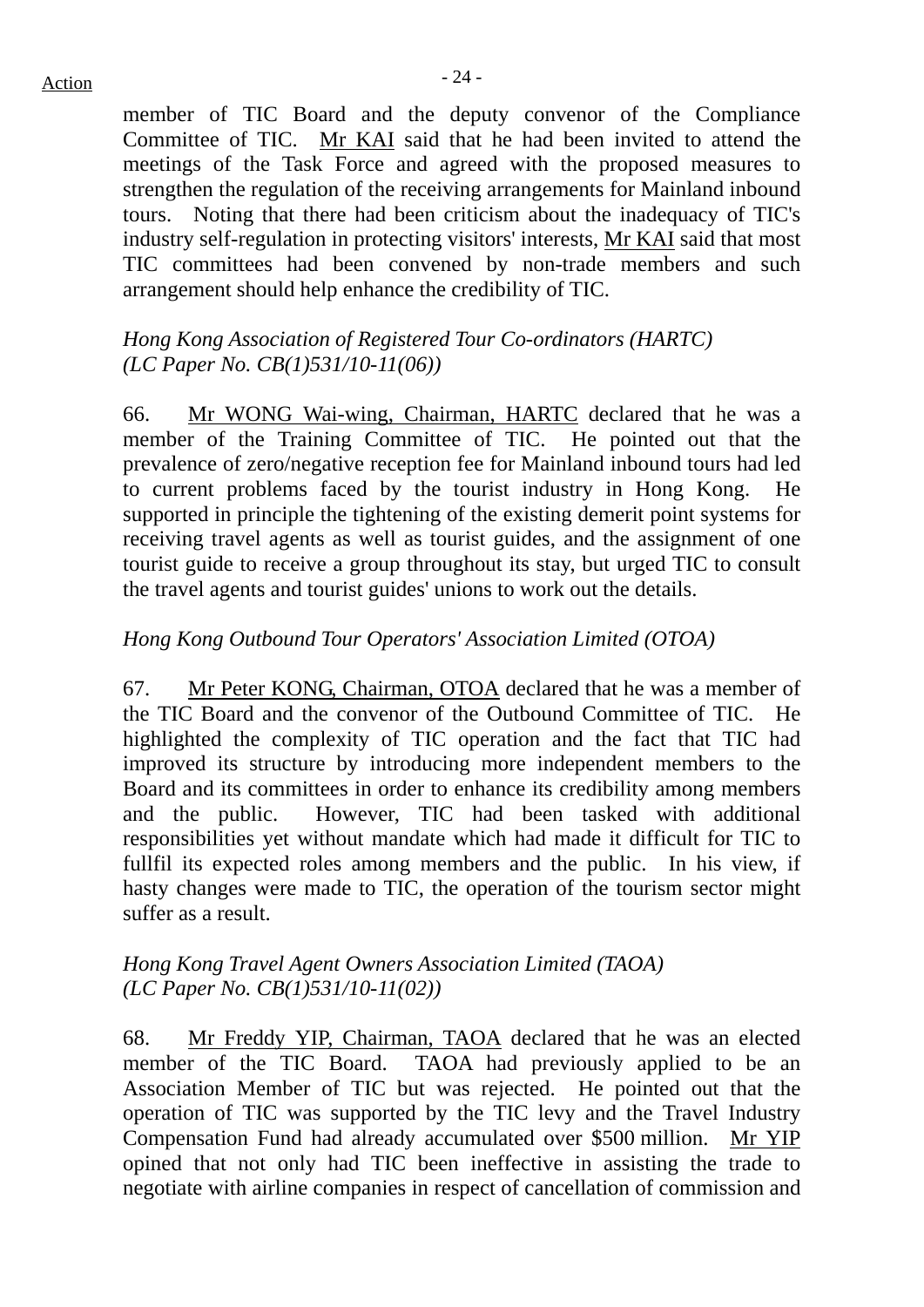shortening of credit period, it also issued countless directives to monitor its members and penalize infringing members which could rarely be found in other self-regulated industries.

*Hong Kong Tourism Industry Employees General Union (HTIEGU) (LC Paper Nos. CB(1)531/10-11(03) and (04) )* 

69. Mr LAM Chi-ting, Vice Chairman, HTIEGU commented that TIC was just a trade association which might not be able to carry out its self-regulatory role effectively nowadays with the operation of travel agents becoming increasingly complex. With the continual influx of tourists from the Mainland and the commissioning of tourism-related infrastructure, the Government should enhance the regulation of the travel industry to facilitate its development. As the tourism sector involved travel agents as well as other trades such as retailing, transport, hotelier and catering, Mr LAM remarked that the co-ordination of the entire tourism sector was beyond the terms of reference of TIC, and urged the Government to take up such role. Given that tourist guides and tour escorts did not have any job security and fringe benefits, Mr LAM opined that such structure should be revamped so that the travel industry could attract talents to join the trade. He called on the establishment of a tourism bureau within the Government to coordinate and manage all travel-related matters.

*Hong Kong Professional Tourist Guides General Union (PTGGU) (LC Paper No. CB(1)531/10-11(04))* 

70. Ms Ann YU, Chairman, PTGGU urged the Government to promote the "Tourist Guide Pass", which should be issued by one dedicated body, among the theme parks and tourist attractions so that the entrance fees would be waived for the Pass holders. In light that the Government was reviewing the regulatory framework of the tourism sector, PTGGU requested the Government to clearly delineate the roles of travel agents and tourist guides so that tourist guides would no longer be the "target" or "scapegoat" when there was an incident.

## *Mr MAK Ip-sing, Yuen Long District Councillor*

71. Mr MAK Ip-sing, Yuen Long District Councillor declared that he was a non-trade member of the Membership Committee of TIC. He expressed concern that while TIC was a trade association which handled complaints lodged by outbound travelers and inbound visitors, it was not empowered to impose sanction on its members apart from the extreme means of terminating TIC membership. As the performance of TIC had fallen short of the public expectation, Mr MAK urged the Government to allocate more resources for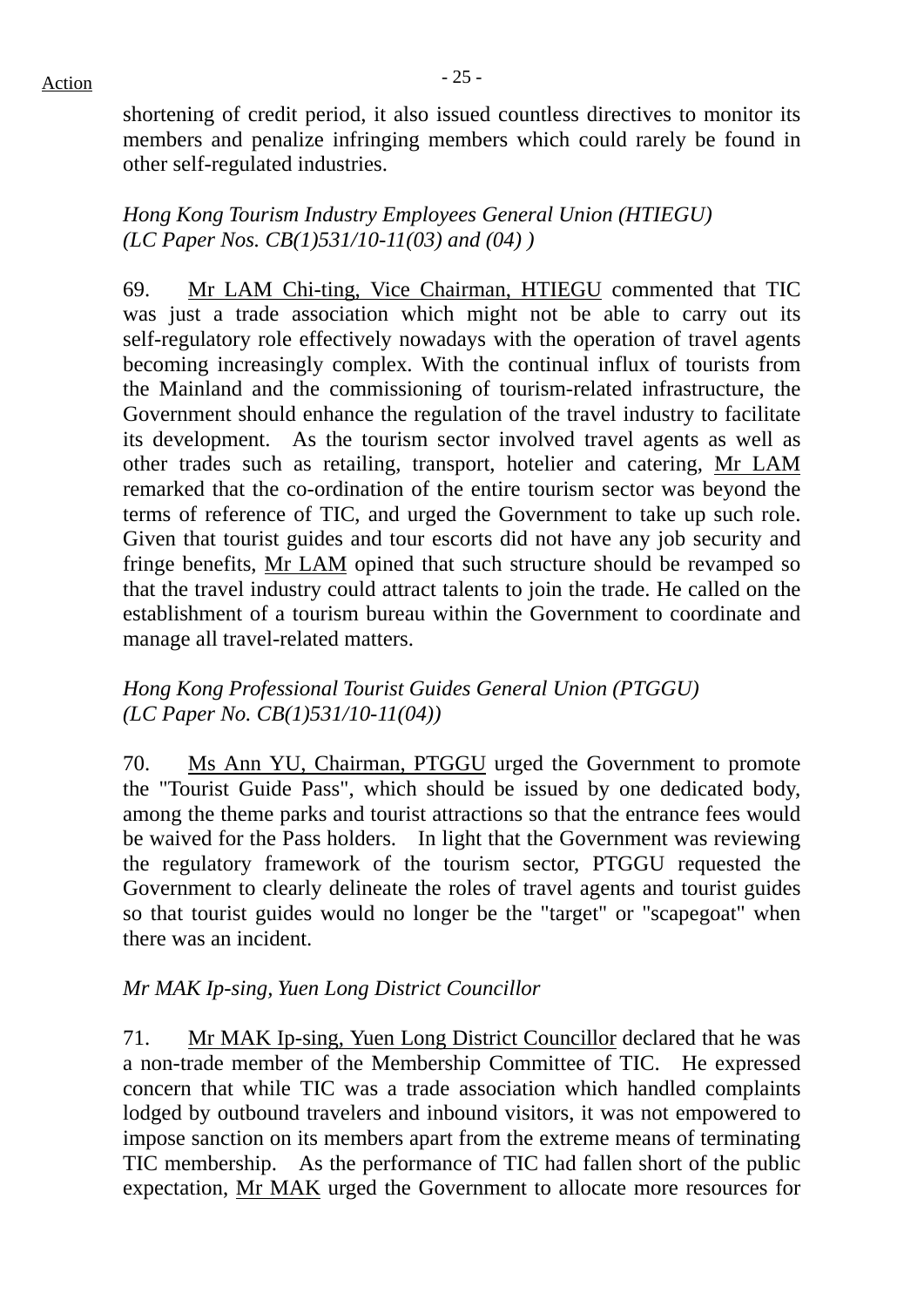TIC to develop the tourism industry and empower it to fulfil its expected role.

*Hong Kong Association of China Travel Organisers Ltd (HACTO) (LC Paper No. CB(1)450/10-11(12))* 

72. Mr Tommy TAM Kwong-shun, Executive Council Member, HACTO declared that he was an elected member and Honorary Treasurer of the TIC Board, convenor of the Ticketing Committee of TIC and member of various TIC committees. While commenting that TIC had endeavoured to serve the travel industry, he expressed concern that it could not assist the trade to negotiate fairly with airlines and protect their interests. HACTO urged the Government to consider reviewing the regulatory regime by granting more power to TIC for it to establish a more efficient structure.

## *Hong Kong Association of Travel Agents (HATA)*

73. Mr LEUNG Yiu-lam, Chairman, HATA declared that he was a member of the TIC Board, convenor of the Inbound Committee of TIC and member of various TIC committees. While considering TIC had undertaken its role satisfactorily in regulating the travel agents, he opined that there was still room for improvement with regard to the structure of TIC, such as (a) allowing travel agent to apply the travel agent licence directly from TIC; (b) revoking the ex-officio status of the eight Association Members with four of them replaced by trade members directly elected for a term of three years, and the other four appointed by the TIC Board whom it considered instrumental to the trade for a term of one year; (c) the chairman of TIC Board should be elected by members of the TIC Board and all members of the TIC Board should be eligible for election; (d) seeking financial assistance from the Government instead of relying on TIC levy to maintain operation; and (e) allowing TIC to draw reserve from the Travel Industry Compensation Fund for procuring professional liability insurance against claims by travel agents and consumers.

## *Hong Kong Inbound Travel Association (ITA)*

74. Mr Herman LAM, Chairman, ITA declared that he was a member of the Inbound Committee of TIC. Having taken part in the work of TIC for a few years, he opined that there was a high degree of transparency within TIC. and considered that the number of complaints received was reasonable given the large number of inbound visitors. Mr LAM commented that the Government should review the structure of TIC so as to enhance its operation and that travel agents should be able to directly apply the licence from TIC instead of becoming a member of one of the eight Association Members.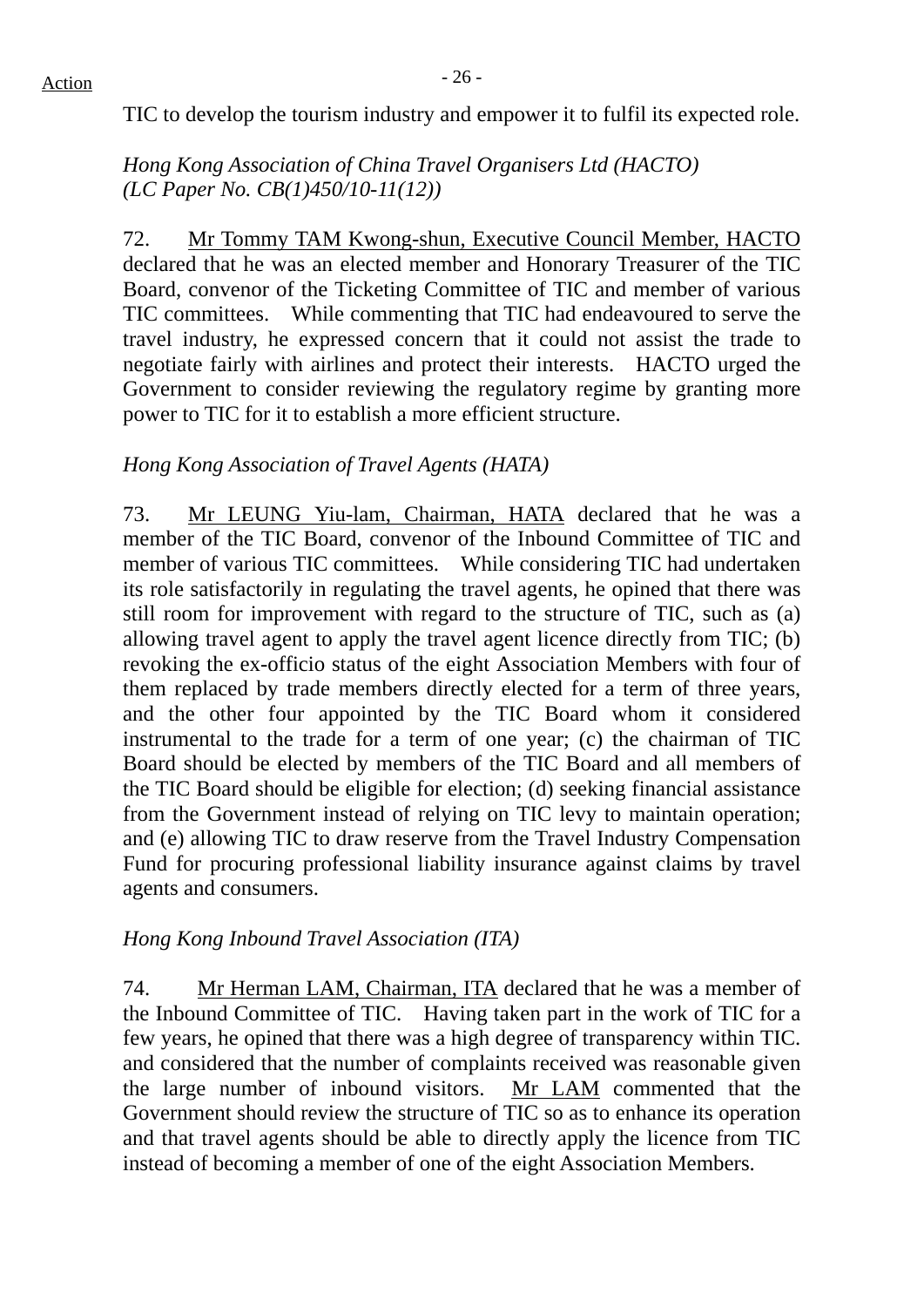## $Action$

*Consumer Council (CC) (LC Paper No. CB(1)506/10-11(02))* 

75. Ms Connie LAU, Chief Executive, CC declared that she and Ms Sana LAI, Head, Complaints and Advice Division, CC were not members of TIC. She pointed out that the number of complaints received in respect of travel-related matters, which were mainly lodged by inbound visitors, were approximately the same for the past two years. She took members through CC's submission in respect of the expectation of consumers, the need to ensure fairness of TIC by introducing more independent non-trade members into TIC and the need to review the operation of the entire tourism as well as the regulatory role of TIC with a view to enhancing the consumer rights of outbound visitors and inbound tourists.

## *International Chinese Tourist Association Limited (ICTA)*

76. Mr Charlie FOO, Vice Chairman, ICTA hoped that the review of TIC's role would help its structure of TIC, reduce the operating cost of travel agents and establish consumer confidence with a view to expanding the business opportunities of ICTA's members.

## *Hong Kong Travel Industry (Outbound) Tour Escort and Tour Guide Union (OTETGU)*

77. Mr TONG Kim-sang, Chairman, OTETGU referred to the recent incident where a tour escort was killed when a Hong Kong tour group was taken hostage in Manila and the only compensation received by his family was from the insurance that the tour escort purchased on his own. expressed concern that TIC did not have any regulation to protect the interest of tour escorts. Noting that regulations were endorsed by the TIC Board, Mr TONG considered that there was conflict of interest since among 29 members of the TIC Board, 17 of them were owners of travel agents. He highlighted that in some travel agents, tourist guides and tour escorts were required to give back more than 50% of the tips received to the travel agents, and such arrangement had been agreed by TIC and could not be disclosed to tourists. Mr TONG urged the Government to regulate the whole tourism sector, in particular the licensing of tourist guide pass and tour escort pass.

## Preliminary response by the Administration and the Travel Industry Council of Hong Kong

78. PSCIT thanked deputations' views and responded that the Commerce and Economic Development Bureau had been tasked to review the operation and regulatory framework of the entire tourism sector, including the role,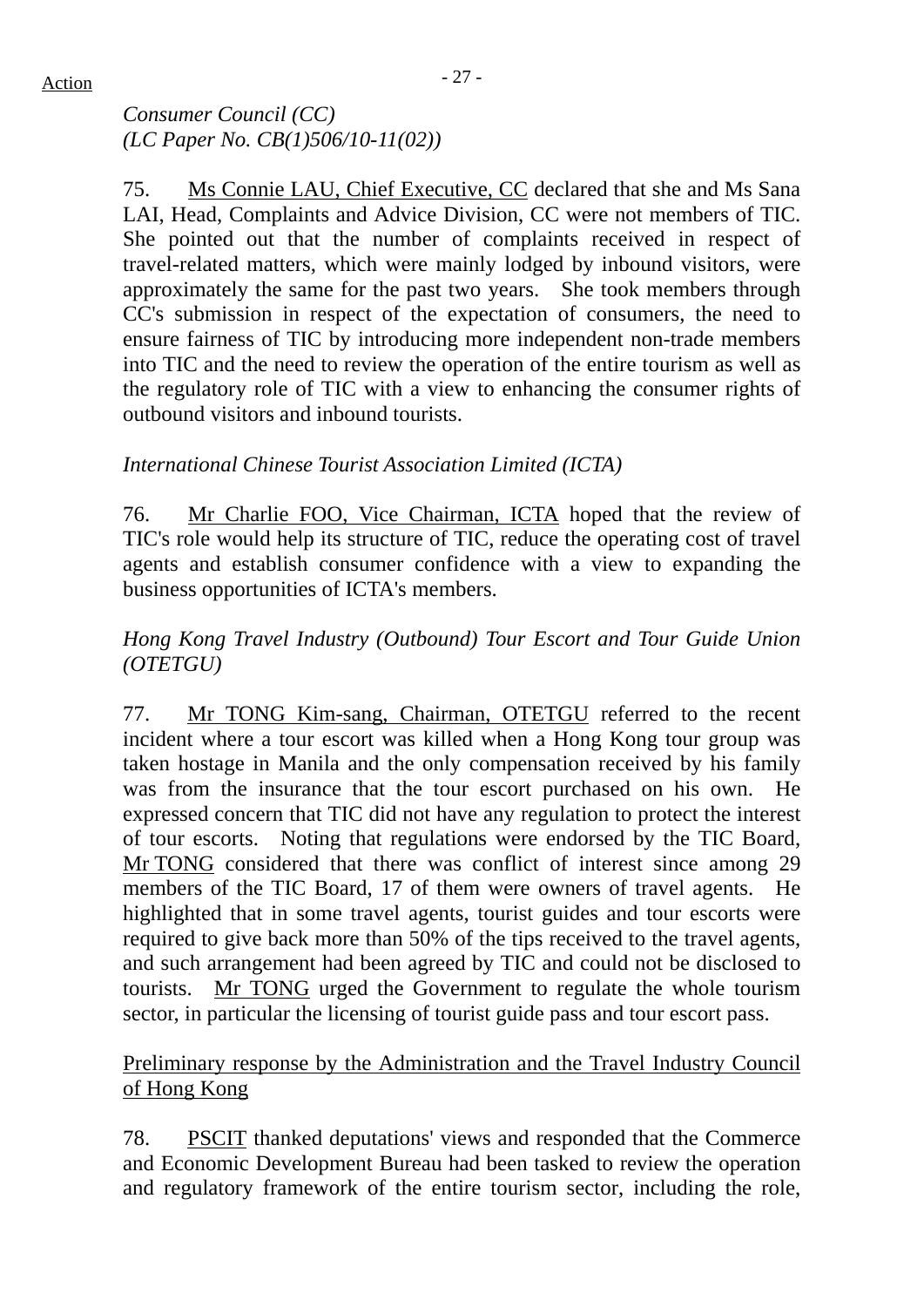powers, responsibilities and operation of TIC, as well as its working relationship with the Travel Agents Registry (TAR). The Administration would take into consideration the views expressed by Panel members and deputations during the review.

79. PSCIT advised that TIC had been making continuous improvements to its operation to meet the development requirement of the travel industry. It had also decided to conduct a value-for-money audit to enhance its efficiency and deployment of resources. The Administration would review the structure of TIC, in particular the composition of the TIC Board and power delegated to TIC. PSCIT further advised that during the Panel meeting on 24 May 2010 when the Administration briefed members on the outcome of review of the operation of TIC, the Administration undertook to amend TAO to set out clearly the role of TIC as a public association in the regulatory framework. As TAO also involved the function and power of TAR, the Administration would consider the amendment of TAO together with the review.

80. Mr Michael WU, Chairman, TIC said that TIC had strived to improve its function and transparency during the past years, including the publication of sanitized minutes of the TIC Board meeting on its website. He highlighted that the convenor of the Compliance Committee and more than half of the members of that committee were non-trade members. Looking forward, Mr WU undertook to further increase the transparency of TIC and proactively address concerns raised by its members and the public.

## Discussion

## *Concerns raised by the travel agents*

81. Mrs Regina IP declared that she was a member of the Appeal Board of TIC. Noting that the tourism industry had made a lot of efforts to cope with the increasing number of Mainland visitors, she considered that the regulatory framework for the travel industry should keep pace with the development, and the Government should consider reviewing the current regulatory regime for travel agents, such as TIC's membership requirement for licence application, the possible conflict of interest in TIC's regulatory roles and the appropriate parties to negotiate with Mainland tourism authorities.

82. PSCIT responded that during the review, the Administration would consider relevant concerns and suggestions including the establishment of a statutory body to monitor the travel industry to enhance the credibility and legitimacy of the monitoring regime and the membership requirement for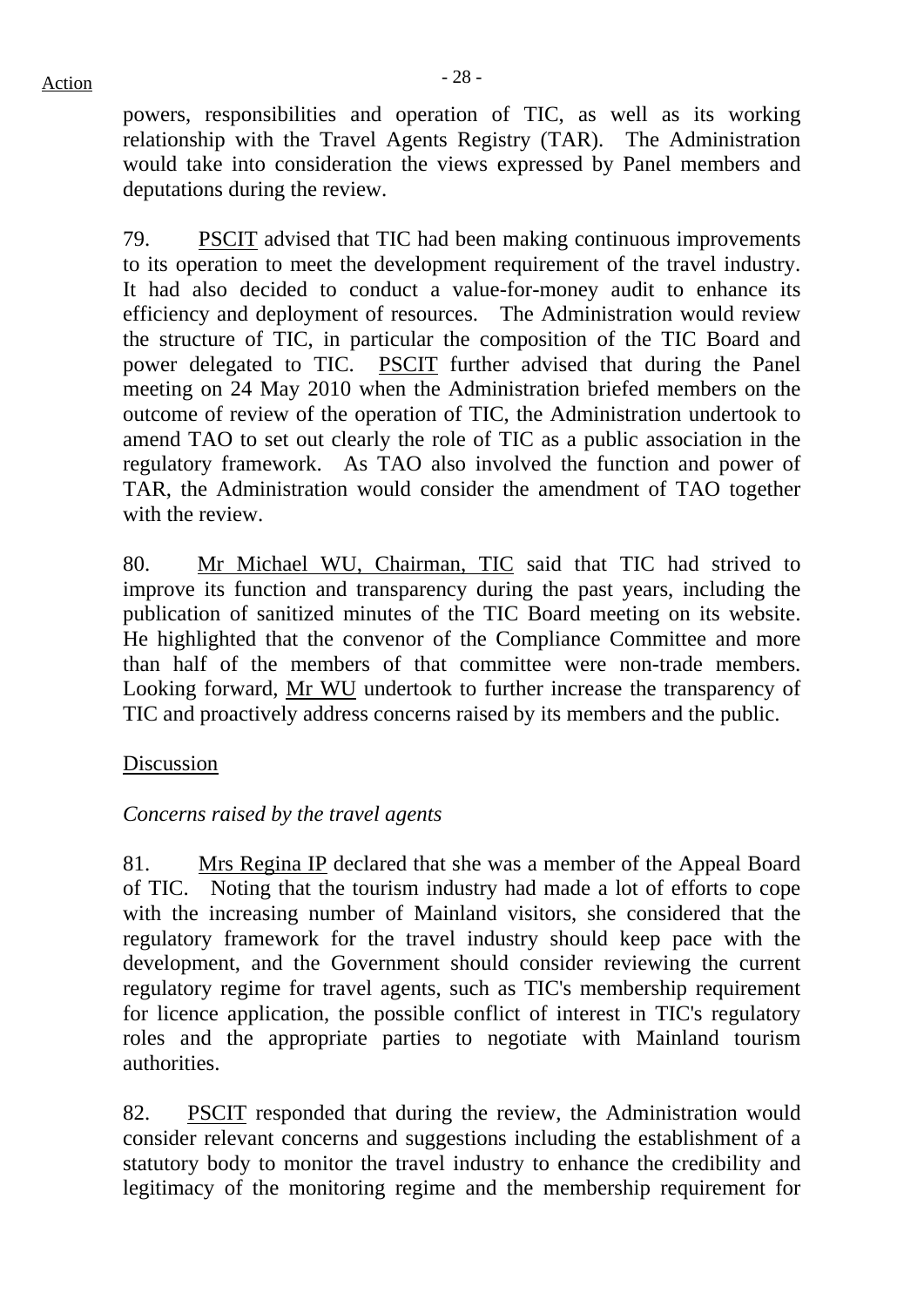obtaining a travel agency licence.

83. With regard to the complaints raised by Mr Peter HUNG of TTSCL in respect of the "unscrupulous" practices of IATA, Ms Emily LAU said that she had invited the Administration to look into the issue. C for Tourism undertook to follow up the matter with the complainant.

84. Dr LEUNG Ka-lau noted that vicious competition had led operators to suppress tour fare to attract consumers, and questioned whether the price fixing practice of the travel trade or the setting of a fixed amount of tips by unions of tour escorts or tourist guides would be considered in breach of the Competition Bill. PSCIT replied that the Mainland had enacted RTA which required the Mainland travel agents to refrain from demanding the receiving agent to accept a tour fare lower than the receiving cost. Whether such practice would constitute an offence under the future Competition Ordinance to be enacted in Hong Kong would depend on the facts of the case and require further examination. The Chairman suggested that it might be more appropriate for the Bills Committee on Competition Bill to consider the matter.

85. Mrs Regina IP enquired Mr Charlie FOO of ICTA about the present difficulties encountered by the travel agents. Mr FOO expressed concern that with the increase in rent, travel agents had to be relocated to less prosperous areas. Operating margin had been reduced since the onset of the financial tsunami with customers who used to book first class air tickets switching to business class or economy class. He expressed concern that the Government or TIC did not offer any assistance to help the travel agents tide over the difficulties.

## *Concerns raised by tourist guides and tour escorts*

86. At the invitation of Ms Emily LAU, Mr TONG Kim-sang of OTETGU said that prior to tour departure, tour escorts were required to pre-pay travel agents parts of the tips at the level suggested by TIC, and in case they could not receive the tips in full amount, they had to claim back the shortfall in the pre-paid sum from the travel agents. He said that the tour escort unions had reflected the unfair practice to TIC but to no avail. In reply to the Chairman, Mr TONG said that over 90% of the travel agents required tour escorts to pre-pay them a part of the tips prior to tour departure. Mr Freddy YIP of TAOA clarified that the tour escorts in his travel agent were not required to pre-pay tips in advance.

87. At the invitation of the Chairman, Mr Joseph TUNG, Executive Director, TIC responded that while TIC had suggested the level of tips to be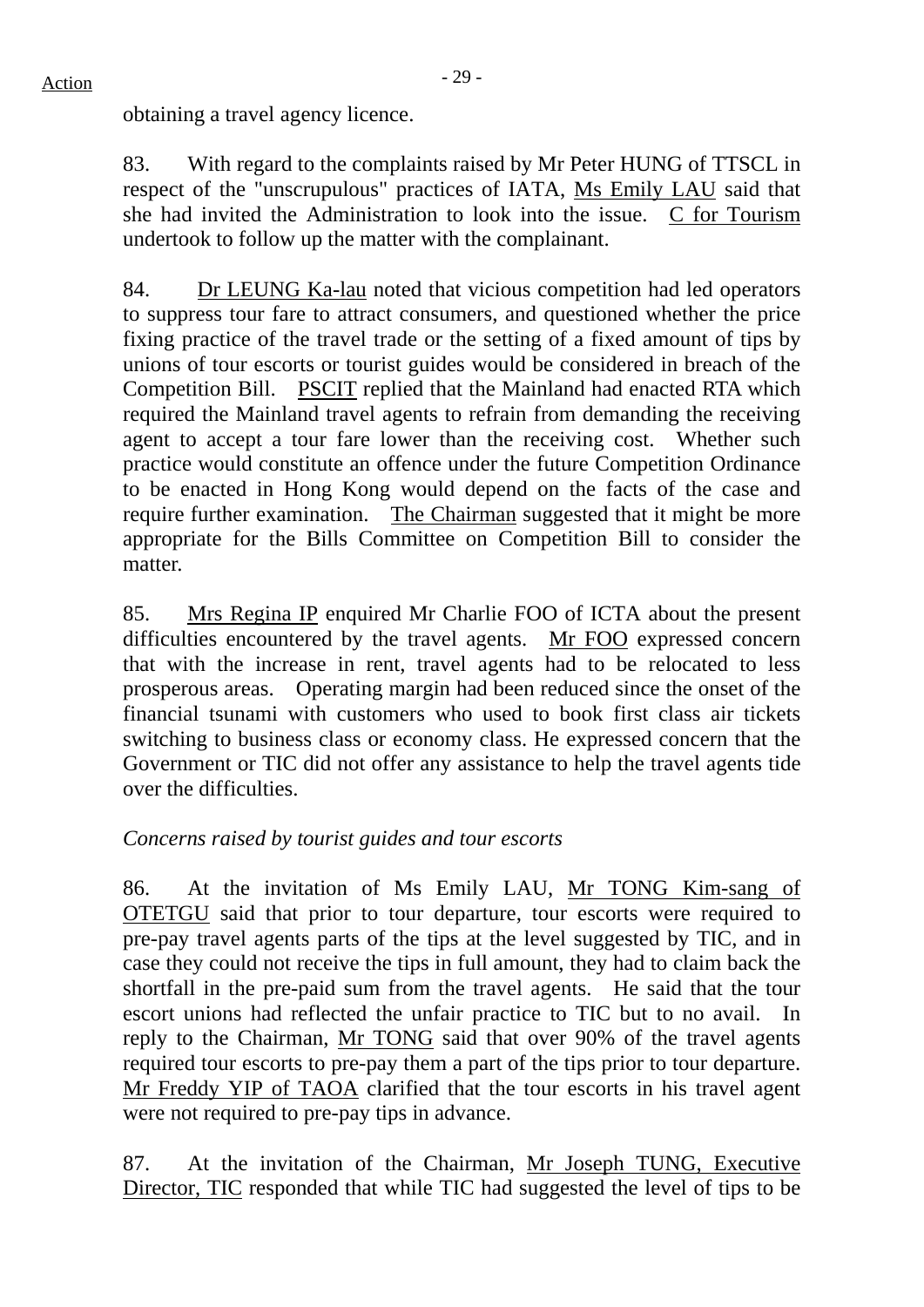paid by outbound travelers for various outbound trips, TIC considered it entirely unacceptable that tour escorts had to pre-pay travel agents part of the tips mutually agreed between the travel agents and tour escorts prior to tour departure. Mr TUNG said that TIC had previously handled such cases and imposed sanctions on the travel agents concerned. He requested Mr TONG to provide concrete cases of pre-payment of tips for TIC to investigate and follow up.

88. Mr Albert CHAN criticized that TIC was not proactive enough to address the concerns of tourist guides and tour escorts. He pointed out that if the tour escorts or tourist guides were unwilling to make payment to the travel agents in advance, it was unlikely that they would be assigned to escort an outbound tour or receive an inbound tour group. Since it was very difficult, if not impossible, for tour escorts or tourist guides concerned to report on specific cases to TIC against their employers, Mr CHAN urged TIC to collect information from travel agents on the details of outbound and inbound tours for the past year, including whether tour escorts or tourist guides were required to pre-pay the travel agents in advance, and inform the Panel accordingly.

89. Noting that tour escorts were prohibited from disclosing the fact to the tour participants that part of the tips they paid would be pocketed by the travel agents, Mr Ronny TONG enquired whether such prohibition was set by TIC or the travel agent. He also queried whether the arrangement of sharing tips was indeed mutually agreed by both parties as the tour escorts did not have the same negotiating power as the owners of the travel agents.

90. Mr Michael WU of TIC responded that TIC only made suggestions on the level of tips payable by tour participants. The sharing of tips was a decision between tour escorts and travel agents and TIC was not involved. Mr WU further said that four subcommittees had been established under the Outbound Committee of TIC to review the directives for outbound tours, tour fare and tips arrangements with a view to enabling consumers to make informed choices. A report on the review would be presented to the TIC Board when ready.

Admin 91. Considering it unacceptable and even a fraud offence to keep the consumers in the dark about travel agents pocketing part of the tips they paid, Mr Ronny TONG requested the Administration to look into the matter and provide information on the measures to be implemented to eliminate such malpractice. In response, PSCIT said that the Administration would strive to increase the transparency of the tips arrangement.

92. To reduce conflict between tour escorts and travel agents, Ms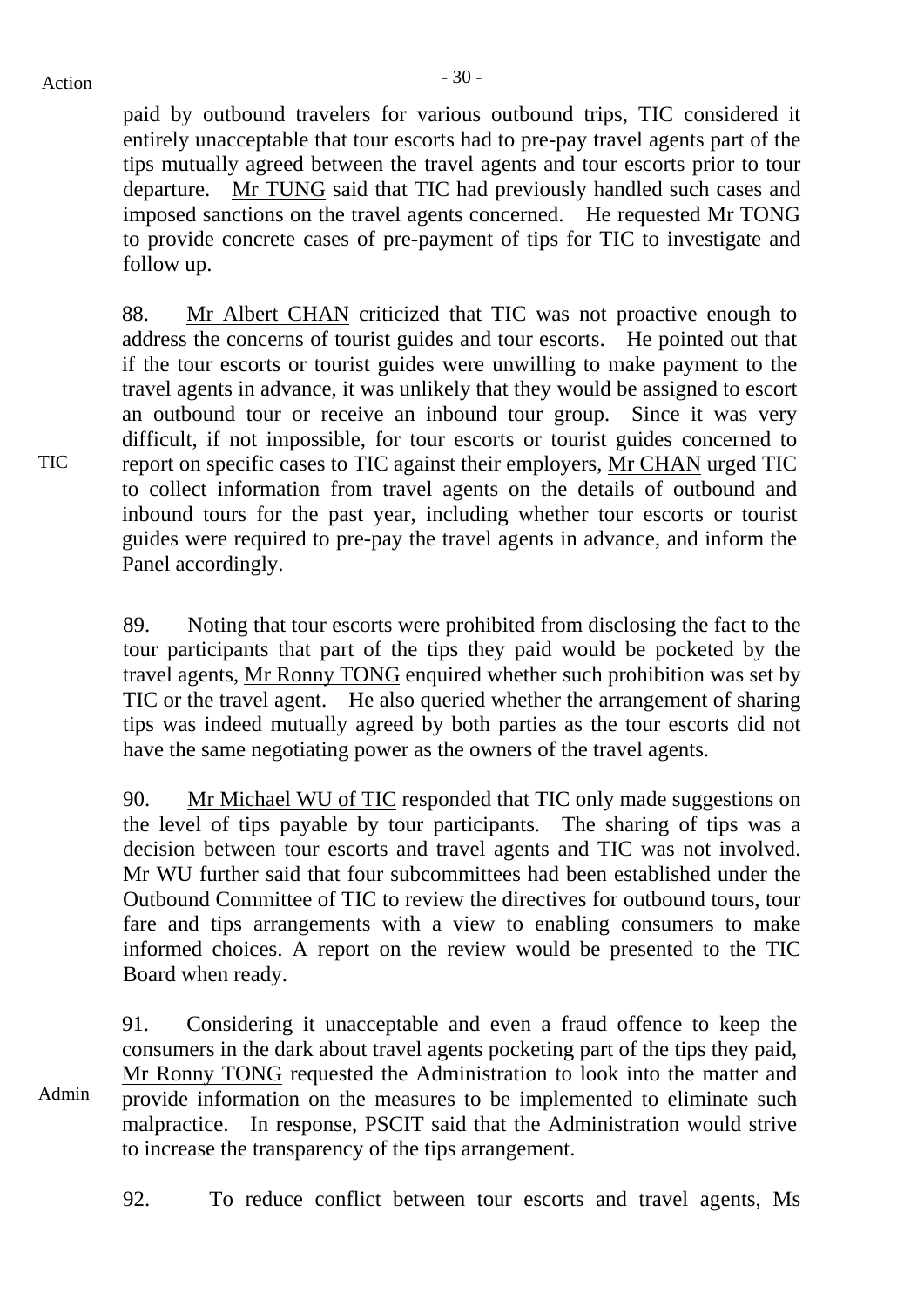Miriam LAU suggested that the recommended tips to be shared between the travel agents and tour escorts should be included in the tour fare, whereas tour participants could still pay additional tips to tour escorts if they so wished.

93. Ms Emily LAU asked TIC to impose measures to prohibit travel agents from sharing the tips received by tour escorts and tourist guides. The Chairman considered it unfair to exploit the tour escorts and tourist guides by asking them to give up part of the tips received by them. He urged TIC to enhance the communication between travel agents and their frontline staff and to propose measures to resolve the problems faced by the employees. Mr Michael WU of TIC said that TIC would look into the matter and list the item on tips arrangement in the meeting agenda for TIC Board's consideration. He also undertook to report the outcome to the Panel after the Board's consideration.

94. As regards insurance coverage for tour escorts and tourist guides, Mr TONG Kim-sang of OTETGU said that travel agents only acquired basic employees' compensation insurance for them and often advised them to purchase their own insurance for better coverage, and there had been no verification in terms of whether the travel agents had purchased insurance for the required number of tour escorts or tourist guides and to the recommended level. Mr TONG said that he had reflected the problems to TIC previously but was told that this was the operation of individual travel agents outside the purview of TIC. Ms Ann YU of PTGGU expressed concern that no insurance was provided for part-time employees, and PTGGU had engaged an insurance company to provide insurance for its members who were responsible for footing the bill. Mr Freddy YIP of TAOA and that his travel agent had taken out insurance policies for the tour escorts or tourist guides. However, due to the nature of the trade, freelance hired during the peak travel season might not be covered by the basic employees' compensation insurance. He also pointed out that travel agent operation was a low margin business and urged the Administration to act with caution when implementing new measures after the review. Mr Michael WU of TIC responded that the employers were required to purchase employees' compensation insurance under the law.

95. Citing the recent incident of a discourteous tourist guide whose Tourist Guide Pass had been suspended for six months, Mr TONG Kim-sang of OTETGU expressed grave concern that the travel agents had transferred the operation risks to tourist guides who had to pay about \$2,000 to \$3,000 in receiving a Mainland inbound tour group and try to earn a living by pressing visitors to make more purchases in order to get more commission as compensation. To protect the interest of tourist guides, PSCIT and Mr

TIC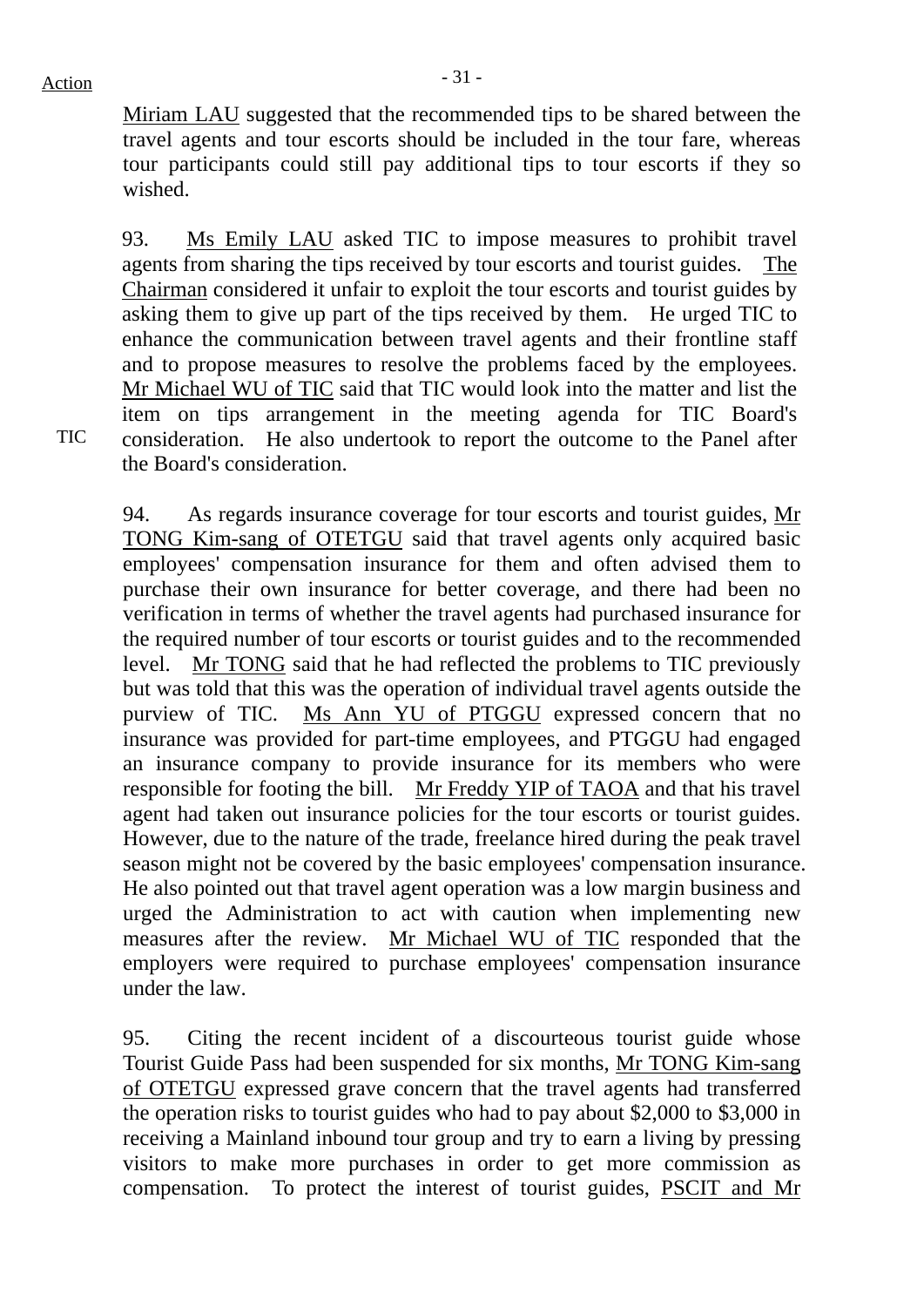TUNG of TIC said that the Task Force proposed requiring the receiving travel agents, prior to assigning tourist guides to receive Mainland inbound tours, to sign specified agreements with the tourist guides stipulating the remuneration payable by the receiving agents to them, as well as the responsibilities of both sides. The measures would be effective 1 January 2011.

(*Post-meeting note*: According to the Administration, the measures are now expected to be effective on 1 February 2011.)

96. In reply to Ms Emily LAU's concern, Mr Michael WU of TIC clarified that the specific content on the itinerary which tourist guides were required to read out to the tourists once the group arrived at Hong Kong would last for about three minutes. The purpose of the measure was to enhance the promotion of consumer rights to Mainland tourists and not to create difficulties for the tourist guides. Mr Paul TSE refuted the claim as in his view reading out the itinerary took much longer than three minutes to finish. Mr TSE expressed grave dissatisfaction and considered the measure could not meaningfully tackle the problem at hand.

(*Post-meeting note*: The sample itinerary of TIC was circulated to members vide LC Paper No. CB(1)531/10-11(05) after the meeting.)

97. In reply to Mr IP Wai-ming's query on whether the Government and TIC had provided any assistance to tourist guides, Ms Ann YU of PTGGU responded that in 2009, entrance fees for two tourist attractions were waived for holders of the Tourist Guide Pass. But the concession had since discontinued and tourist guides were required to pay for the entrance fees. Mr Michael WU of TIC clarified that the current fee paid by the tourist guide was \$100 per annum to obtain a pass for escorting the tour into the theme parks for the entire year.

98. Mr WONG Wai-wing of HARTC considered that the regulation of travel agents should be separated from that of the tourist guides and tour escorts to eliminate conflict of interest arising from employers regulating employees. Given that TIC was a trade association of travel agents, Mr IP Wai-ming also considered it inappropriate for TIC to issue passes for tourist guides and tour escorts and such authority should be delegated to an organization whose function was to regulate tourist guides and tour escorts.

## *Effectiveness of industry self-regulation*

99. Mr IP Wai-ming expressed concern that under the industry self-regulatory regime, TIC had not been able to monitor the travel industry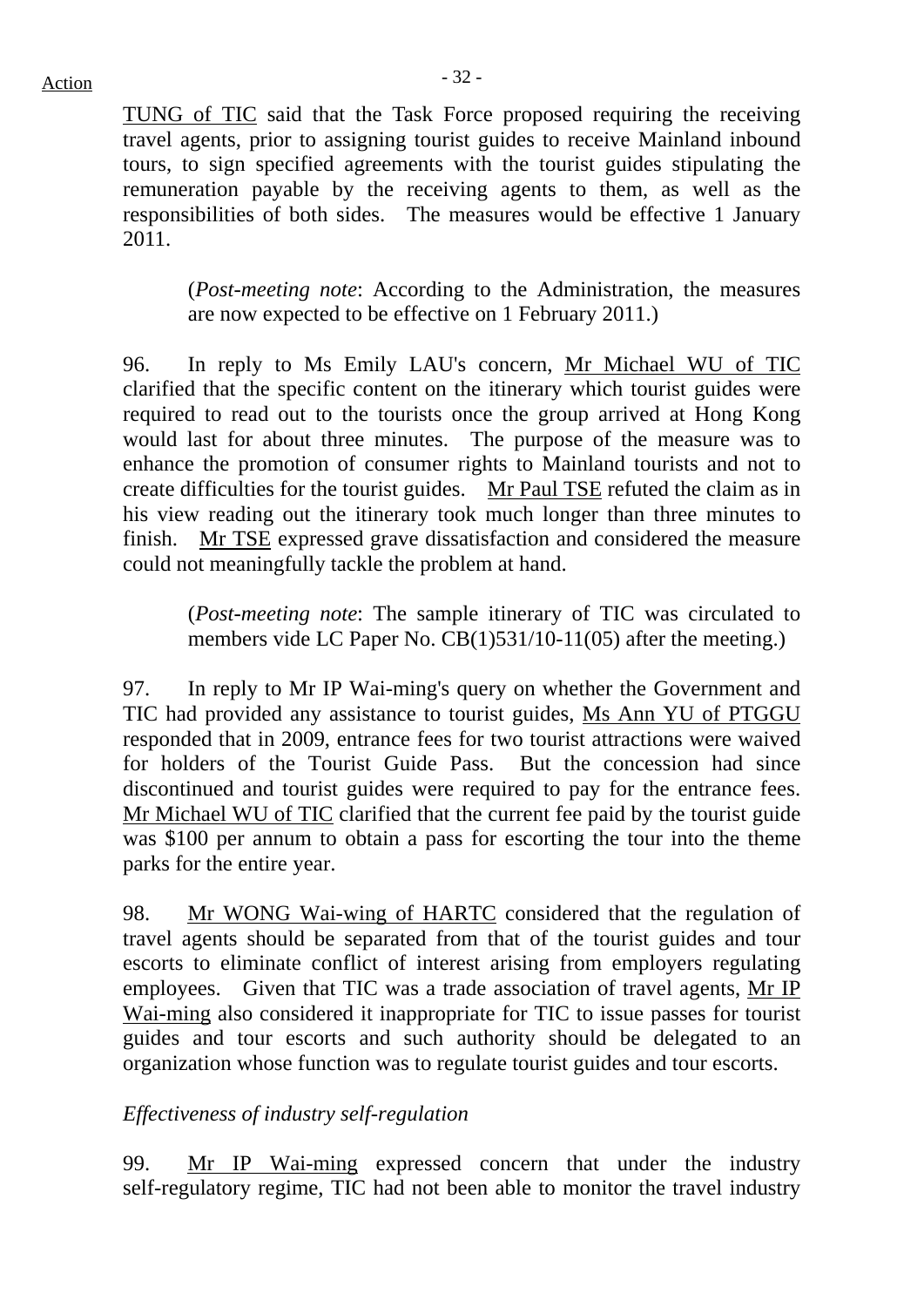effectively, as evidenced by the recurrent problems arising from zero/negative reception fee for Mainland inbound tour groups despite TIC had issued a large number of directives regulating them. He queried whether the Administration was committed to facilitating the healthy development of the tourism industry, which was one of the economic pillars in Hong Kong involving retail and catering sectors as well as travel industry. Mr IP asked whether the Administration would consider setting up a government body to perform the roles of TIC and TAR.

100. Mr Albert CHAN echoed the view that TIC, being essentially a trade association of travel agents, might not act impartially when there was conflict between travel agents and tour escorts or tourist guides. He opined that regulation of the trade by TIC was not effective in such cases. He requested the Administration to make reference to the establishment of the Estate Agents Authority (EAA) and set up a statutory body to monitor the travel industry.

101. Expressing support for the review, Ms Miriam LAU highlighted the complexity and difficulties faced by the travel industry, such as the different modes of operation between big and small travel agents, various concerns arising from inbound and outbound tours, and conflicts between travel agents and the frontline staff. Ms LAU nevertheless pointed out the problems faced by EAA, in particular small operators were aggrieved by the stringent measures implemented by EAA. She urged the Administration to adopt best practices for the travel industry which should benefit travel agents of different scales.

102. Mr Paul TSE however held the view that the existing regulatory framework had already incorporated too many "so-called" best practices which had unnecessarily burdened the trade. He opined that the measures imposed were too stringent and it was very difficult to implement the directives. He raised doubt whether all the members of the TIC Board understood all the directives, in particular clauses on strict liability for travel agents, and considered it unreasonable for the travel agent to be held accountable for the conduct of its tourist guides. Mrs Gianna HSU of HJTOA opined that at present, there were too many directives which might be difficult for the trade to follow, but they helped promote understanding about the improvement measures among stakeholders in the travel industry.

103. Noting that TIC was involved in co-ordinating various travel sectors including airlines, designated shops and hotels for Mainland inbound tour groups, Mr Paul TSE expressed concern that the draconian measures endorsed by TIC did not reflect the competitive nature and concerns of travel agents operating these groups. In particular, Mr TSE pointed out that there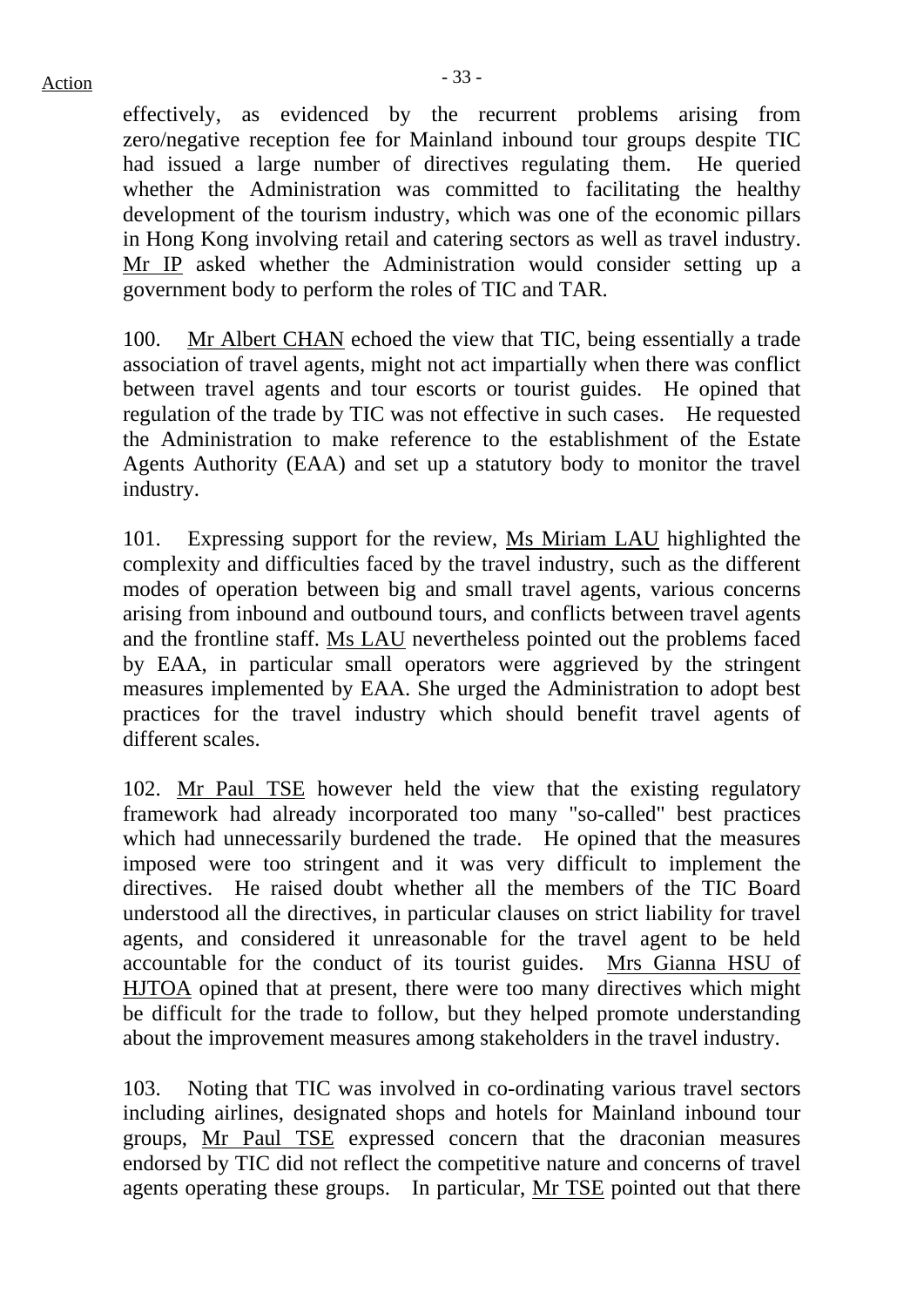## $Action$

were not enough tourist guides representatives in TIC to voice out their concerns. Notwithstanding TIC's contribution to the tourism industry in the past, Mr TSE opined that such effort was futile since the public had been criticizing the effectiveness of TIC's self regulatory role. As such, it was important for the Administration to put in resources to revamp the self-regulatory approach for the travel industry. Mr WONG Wai-wing of HARTC supported Mr TSE's view and urged the Administration to tackle the problem which originated from the Mainland designated agents, instead of having the tourist guides to shoulder the blame.

104. PSCIT stressed that the Government was committed to conducting a thorough review on the operation and regulatory framework of the entire tourism sector, including devising a regime that would best meet the need of Hong Kong. To achieve the intended result, the Administration would strive to strike a proper balance between allowing the travel agents to operate flexibly and protecting the interest of consumers and workers of the travel industry.

## *The review*

105. Mr WONG Ting-kwong noted that the TIC levy represented a substantial portion of TIC's income (60% of the TIC's total income in 2008-2009), and questioned the transparency of the TIC's accounts. He enquired whether the Administration would include income and financial control of TIC in its review.

106. PSCIT responded that the review would be as comprehensive as possible within the allocated resources in order to work out the best arrangements to facilitate the healthy development of the tourism industry. C for Tourism further advised that TIC's annual account including income from TIC levy had been audited by a professional auditor. Mr Joseph TUNG of TIC added that TIC was required to submit to the Secretary for Commerce and Economic Development each year the estimates of its income and expenditure in respect of the next financial year, and the actual income and expenditure for the preceding year. Furthermore, there would be a value-for-money audit which would be divided into four phases: corporate governance and general administration, member service and public relation, handling of complaint and enquiry, and registration of tourist guides and tour escorts. Mr TUNG undertook to report to the Panel upon the completion of the value-for-money audit.

107. Ms Emily LAU shared the concerns expressed by deputations and supported the Administration to conduct the review expeditiously. She agreed that a statutory body should be set up to monitor the travel industry in

TIC